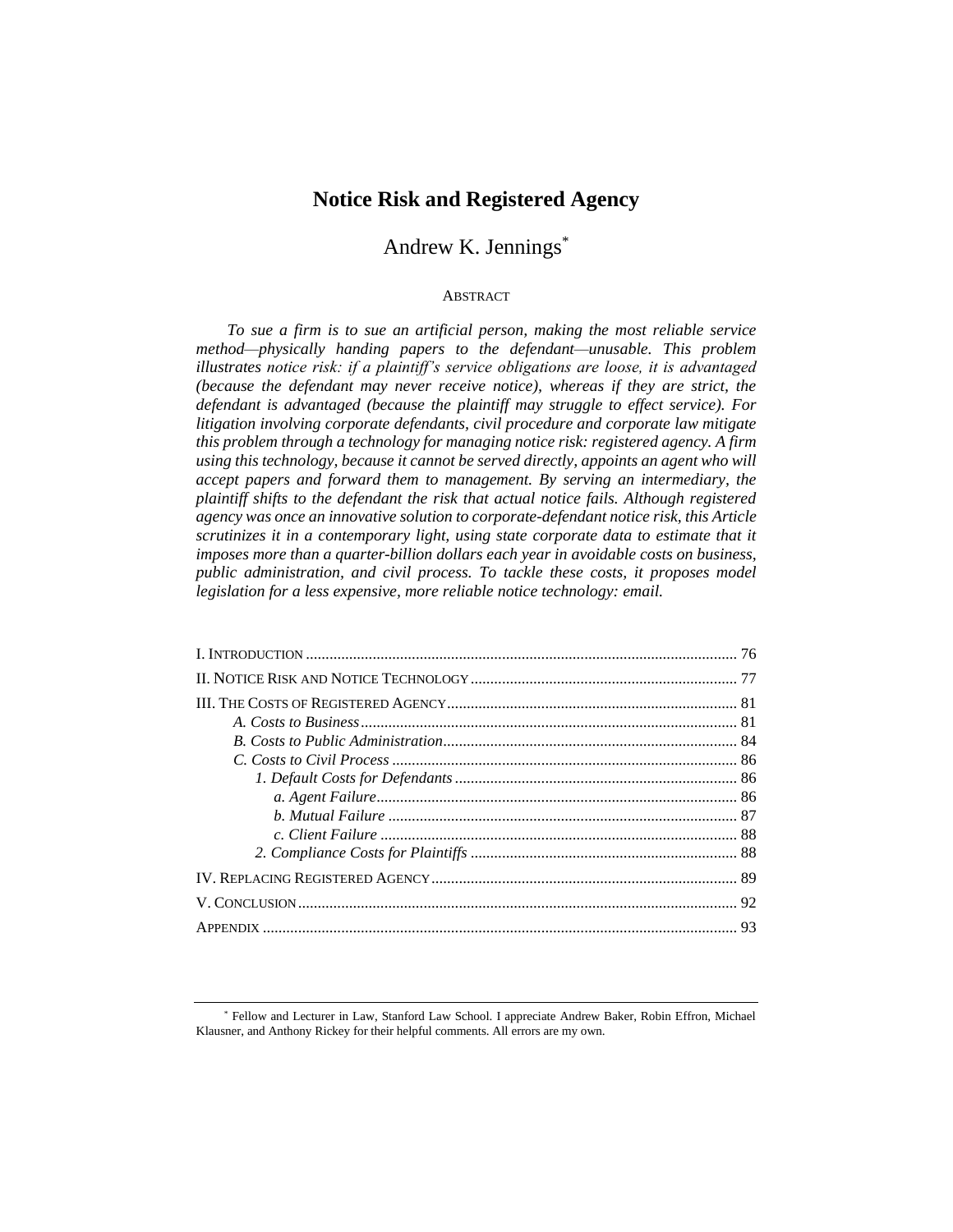### <span id="page-1-0"></span>I. INTRODUCTION

Registered agents have been a workaday feature of American corporate law for over a century. Despite their long history, this Article is the first to be focused on them as a scholarly topic.<sup>1</sup> And given that it proposes to do away with them, it should also perhaps be the last.

Appointing a registered agent is an early and familiar step in forming a business entity.<sup>2</sup> The agent has a simple, but occasionally important, job: be available to accept service of process on behalf of the business entity and forward those papers on to its management.<sup>3</sup> If they prefer to skip this intermediary, plaintiffs are generally free to serve a defendant firm's officers or directors directly.<sup>4</sup> Personal service can be challenged, however, by not knowing who a firm's officers or directors are, much less where they are located. Because serving officers or directors is challenging, if not infeasible, a technology is needed to make serving corporate defendants both reliable and efficient, i.e., defendant firms' decision-makers receive actual notice of actions against the firm and plaintiffs perfect service with minimal expense or uncertainty.<sup>5</sup> Registered agents fill that role. Because agents' names and addresses are centrally filed with state corporate administrators and are freely accessible to the public and lawyers, plaintiffs can readily "find" and serve firms without knowing the names or whereabouts of their officers or directors, or needing to litigate later whether the person who received the papers was the right person to do so.<sup>6</sup>

<sup>1.</sup> They are a peculiar feature, though. Unlike other provisions of business-entity statutes they do not deal with the capital structure or internal governance of the firm, but rather they address how plaintiffs—who, most often, are corporate outsiders—can litigate against it. *See* Carliss N. Chatman, *Judgment Without Notice: The Unconstitutionality of Constructive Notice Following* Citizens United, 105 KY. L.J. 49, 89 (2016) (explaining the necessity of serving corporations via registered agents, officers, or directors due to corporations' "non-corporeal" form).

<sup>2.</sup> *See, e.g.*, DEL. CODE ANN. tit. 8, § 131–32 (2020) (requiring each Delaware corporation to have an instate registered office and a registered agent).

<sup>3</sup> . *See id.* at § 132(b)(3) (requiring registered agents to "[a]ccept service of process and other communications directed to the corporations for which it serves as registered agent and [to] forward same to the corporation to which the service or communication is directed"); *see also* N.C. GEN. STAT. § 55D-30(b) (2002) ("The sole duty of the registered agent to the entity is to forward to the entity at its last known address any notice, process, or demand that is served on the registered agent."); MODEL REGISTERED AGENTS ACT—A SUMMARY 2 (2006) (UNIF. L. COMM'N, revised 2011) ("A registered agent has one principal duty, to provide an entity with notice of any service, and of notice required by law or other demand made upon the agent on behalf of the entity."). Agents can be either natural persons or corporations formed for the purpose of providing registered-agency services; although an officer or employee is permitted to fill this role, attorneys and for-profit service providers are also commonly used. *See id.* For more discussion on who registered agents are, see Section II.B.

<sup>4.</sup> *See, e.g.*, MODEL BUS. CORP. ACT § 5.04(b) (2010) (AM. BAR ASS'N, revised 2016) (outlining the process for serving a corporation by mail in states that have adopted the act); DEL. CODE ANN. tit. 8, § 321 (2010) ("Service of legal process upon any corporation of this State shall be made by delivering a copy personally to any officer or director of the corporation in this State, or the registered agent . . . .").

<sup>5.</sup> *See* MODEL BUS. CORP. ACT § 5.01 cmt. (observing that registered-agent requirements are "based on the premises that at all times such a corporation should have an office where it may be found and a registered agent at that office to receive any notice or process required or permitted by law to be served").

<sup>6.</sup> Sandra Feldman, *The Risks of Using an Individual as Your Registered Agent*, WOLTERS KLUWER (Aug. 19, 2020), https://ct.wolterskluwer.com/resource-center/articles/review-potential-problems-not-appointingdedicated-registered-agent [https://perma.cc/S5UP-KGUZ]. Firms that hire commercial registered agents also benefit by channeling service away from their officers—who have other things to do—and onto a specialized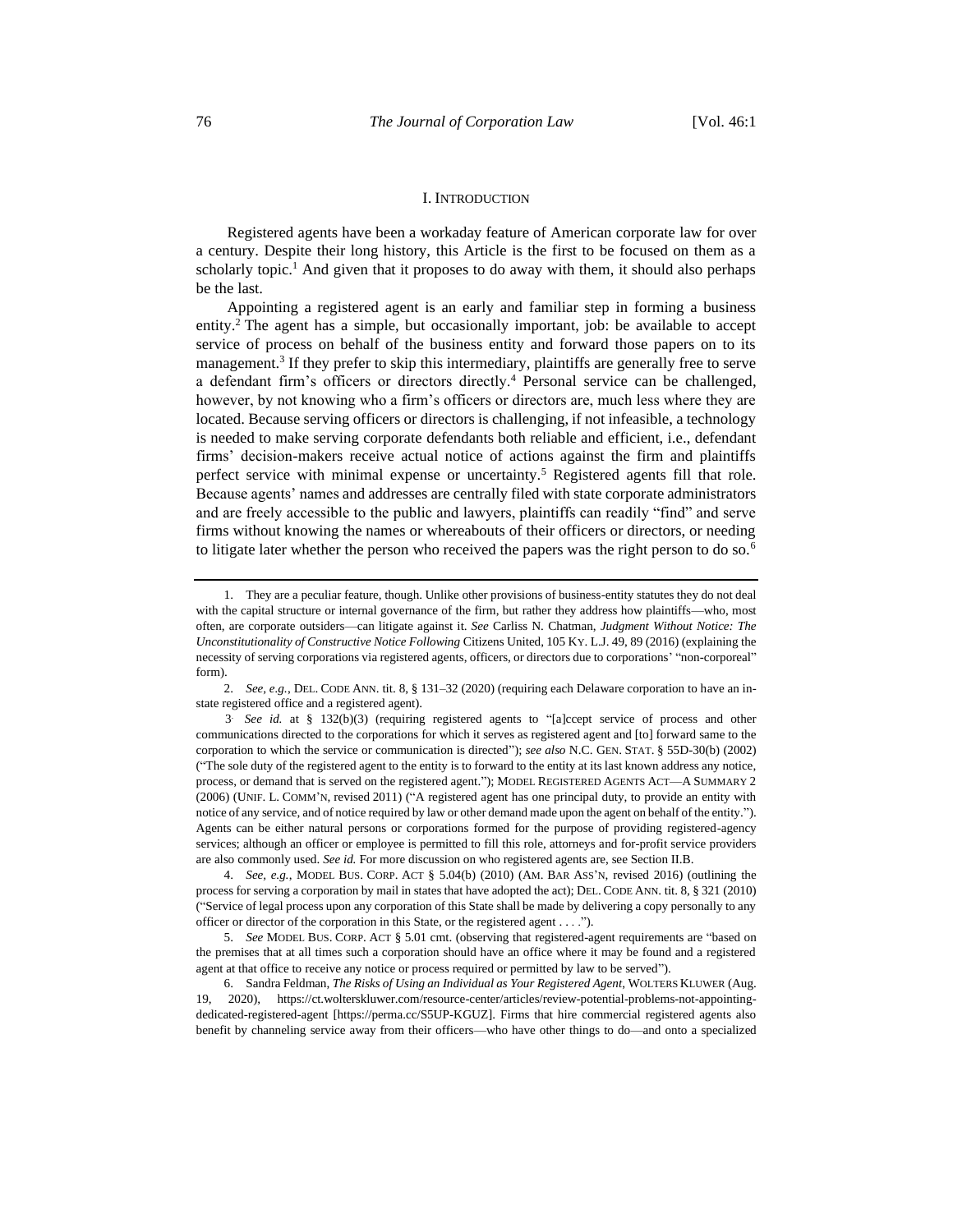Despite being an ingenious and elegant solution to the problem of serving business entities, registered agency is a nineteenth-century technology in a twenty-first-century world.<sup>7</sup> It has, no doubt, seen some enhancements along the way. For example, commercial registered agents<sup>8</sup> now routinely scan served papers and post them to online customer portals, rather than forwarding them via U.S. mail. Despite some modern touches, though, this technology is still a manual one that imposes unnecessary costs and risks on business, public administration, and civil process. That is not to say, however, that there is no longer a need for a technology that makes service on firms reliable and efficient. The incumbent technology may be outdated, but the need for its functionality remains. With these points in mind, this Article proposes replacing registered agency with a less expensive, more reliable notice technology: email.

The Article's first part explains the beneficial role of registered agency as a technology for managing notice risk in civil litigation. The second part estimates the costs and risks registered agency imposes on business, public administration, and civil process. The last part shows how email can replace registered agency and answers likely objections to its doing so. As a final word, the Appendix proposes model legislation—the Electronic Entity-Service Act—that states can use to begin making the switch.

### II. NOTICE RISK AND NOTICE TECHNOLOGY

Registered agency helps manage notice risk in civil litigation. As this Part shows, that function is as important today as it was a century ago.

Although registered agency is a feature of every state's corporate law, Delaware is a good starting point for thinking about the registered agent's role. When it first adopted the General Corporation Law in 1899, Delaware required process to be served either personally on the corporation's president or "by leaving the [papers] at the [president's] dwelling house or usual place of abode."<sup>9</sup> If the president lived out of state, then the corporate secretary or a director could be served,<sup>10</sup> either personally or by substitution.<sup>11</sup>

That kind of notice system would be fairly workable in an economy of small, locally focused firms.<sup>12</sup> A supplier to a factory, for example, might personally know and interact with the company's president; it would not be so difficult to perfect personal service on the president in a dispute over unpaid invoices. Needless to say, the scale and geography of enterprise have changed since 1899. A supplier to Walmart, Inc. or Facebook, Inc., or another large company incorporated in Delaware, would have a hard time finding or serving its president, secretary, or one of its directors.<sup>13</sup> In 1925, Delaware addressed this

vendor.

<sup>7.</sup> *See generally infra* not[e 14](#page-3-0) (discussing the earliest state registered agency statutes).

<sup>8.</sup> *See* MODEL REGISTERED AGENTS ACT § 2 cmt. 1 (2006) (UNIF. L. COMM'N, revised 2011) ("A commercial registered agent is an individual or entity that is in the business of serving as a registered agent . . . ").

<sup>9.</sup> 21 Del. Laws 458 (1899).

<sup>10.</sup> *Id.*

<sup>11</sup>*. Id.*; *see also Service*, BLACK'S LAW DICTIONARY (11th ed. 2019) (defining "substituted service" as "[a]ny method of service allowed by law in place of personal service, such as service by mail").

<sup>12.</sup> *See* Wayne D. Collins, *Trusts and the Origins of Antitrust Legislation*, 81 FORDHAM L. REV. 2279, 2312 (2013) (explaining that early general corporations were meant not as "massive [interstate] business enterprises but rather as local 'incorporated partnerships'").

<sup>13.</sup> As of 2018, 1.4 million legal entities were organized in Delaware, with 216,000 newly formed in that year alone. Two-thirds of the companies on the Fortune 500 list are Delaware corporations, as well as eighty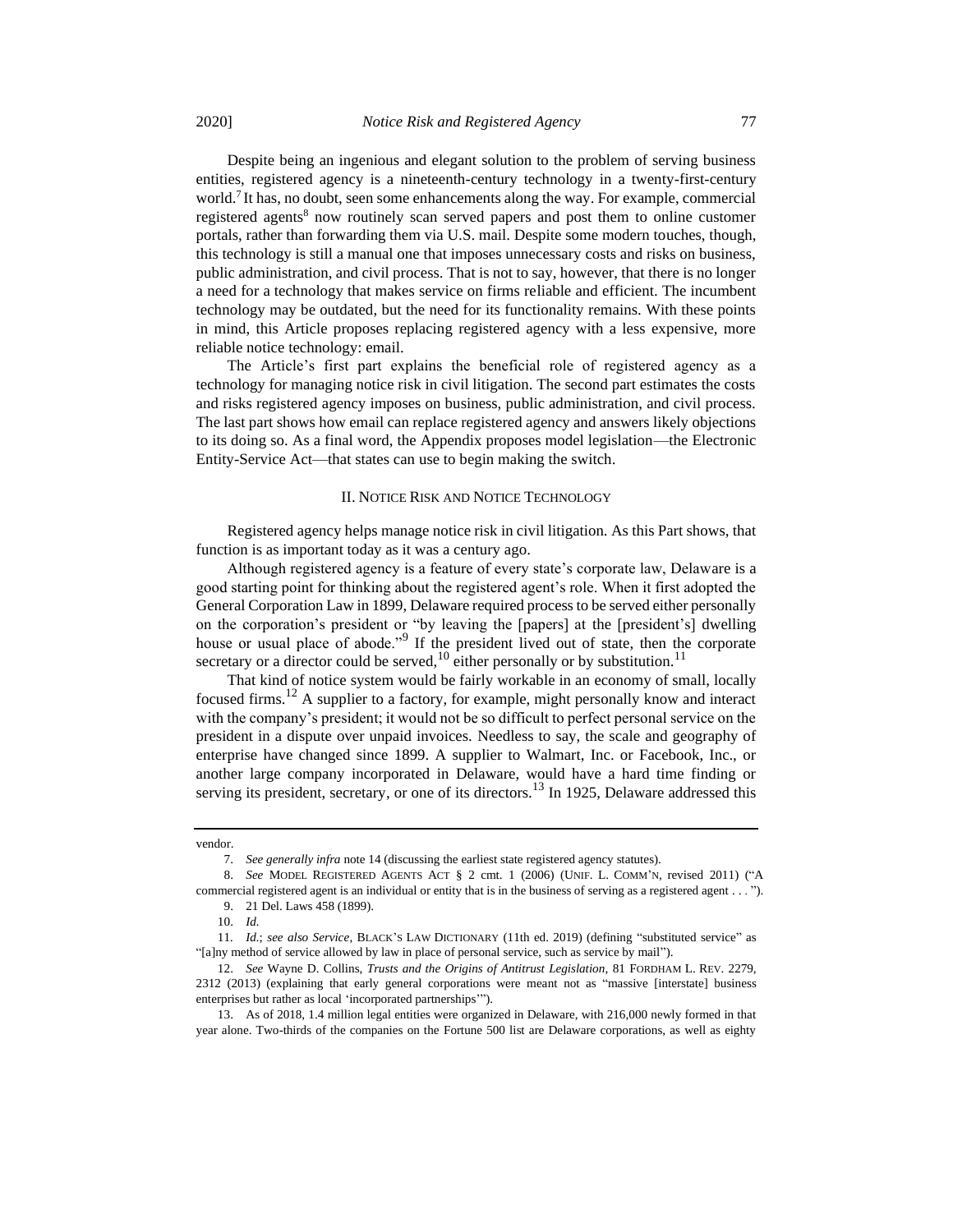who-and-where challenge by introducing two innovations for serving a corporation: service on a "resident" agent (which itself could be a corporation) or substituted service on the Delaware Secretary of State.<sup>14</sup> Those provisions remain conceptually in place today.<sup>15</sup>

<span id="page-3-0"></span>These innovations effected a legal technology that facilitated the civil-procedural task of allocating notice risk between plaintiffs and defendants. Due process requires that defendants have notice of actions so that they may participate in the litigation.<sup>16</sup> For defendants, notice risk is the risk that actions proceed without their knowledge, preventing them from participating in the actions or exercising rights they may have.<sup>17</sup> For plaintiffs, it is the risk that if defendants' notice rights are violated, an action might be dismissed, preventing substantive claims from being vindicated. Allocating notice risk means balancing the interest of defendants in having actual notice against plaintiffs' interest in litigation going forward and avoiding incentives for defendants to evade service.<sup>18</sup> In the context of litigation against firms, that balancing means that plaintiffs should not gain an advantage because defendants' officers are unaware of actions or learn of them at the last moment.<sup>19</sup> Nor should corporate defendants be advantaged because their incorporeal

14. 34 Del. Laws 284 (1925). The concept of appointing an agent to accept service of process predated this advance by Delaware. In 1888, for example, Pennsylvania adopted procedures for out-of-state insurance companies to do business in that state, requiring them to "legally designate a person or agent residing in this state to receive service of process. . . ." 80 PA. P.L. § 7 (June 5, 1883), *in* FRANK F. BRIGHTLY & JOHN PURDON, A DIGEST OF THE STATUTE LAW OF THE STATE OF PENNSYLVANIA FROM THE YEAR 1700 TO 1894 1058 (12th ed. 1894), https://babel.hathitrust.org/cgi/pt?id=pst.000018431506&view=1up&seq=1085&q1= legally%20designate%20a%20person%20or%20agent%20residing%20in%20this%20state%20to%20receive% 20service%20of%20process [https://perma.cc/DKH3-PT6W]. Decades earlier, Virginia required insurance companies chartered by the state legislature to "by a written power of attorney, appoint some citizen of this commonwealth, resident therein, its agent or attorney, who shall accept service of all lawful processes against such company in this commonwealth . . . . " 1855 VA. Acts 26, c. 8 § 1, *in* GEORGE W. MUNFORD, THIRD EDITION OF THE CODE OF VIRGINIA 366 (1873), https://books.google.com/books?id=rtBOAQAAIAAJ&printsec =frontcover&source=gbs\_ViewAPI#v=onepage&q&f=false [https://perma.cc/PB56-CHUW]. *The Commercial and Financial Chronicle* archives maintained by the St. Louis Federal Reserve offer another early reference to a "resident agent": J. Bannister Hall was announced as the resident agent of the newly formed Ward Food Products Corporation, a Maryland corporation. William B. Dana, *Suit Based on a Misapprehension of Facts, Says Ward— "Trust" Not Contemplated—The Plan Outlined*, COM. & FIN. CHRON., Feb. 13, 1926, at 838.

15. *Compare* 34 Del. Laws 284 (1925), *with* DEL. CODE ANN. tit. 8, § 321 (2010).

16. *See* Mullane v. Cent. Hanover Bank & Tr. Co., 339 U.S. 306, 314 (1950) ("An elementary and fundamental requirement of due process in any proceeding which is to be accorded finality is notice reasonably calculated, under all the circumstances, to apprise interested parties of the pendency of the action and afford them an opportunity to present their objections.").

17. *See* Robin J. Effron, *The Lost Story of Notice and Personal Jurisdiction*, 74 N.Y.U. ANN. SURV. AM. L. 23, 27 (2018) (describing notice doctrine as focused on "ensuring that a party is aware of a pending action so that she may participate and defend or vindicate her rights before a court issues a binding judgment").

18. *See* Jones v. Flowers, 547 U.S. 220, 226 (2006) ("Due process does not require that a property owner receive *actual notice* before the government may take his property.") (emphasis added); Dusenbery v. United States, 534 U.S. 161, 181 (2002) (Ginsburg, J., dissenting) ("The majority is surely correct that the Due Process Clause does not require 'heroic efforts' to ensure actual notice."); Kidd Int'l Home Care, Inc. v. Prince, 917 A.2d 1083, 1086 (D.C. 2007) ("'Adequate' notice, rather than 'actual' notice, is all that the Constitution guarantees." (citing Chavis v. Heckler, 577 F. Supp. 201, 205 (D.D.C. 1983))).

19. *See* Colleton Preparatory Acad., Inc. v. Hoover Universal, Inc., 616 F.3d 413, 417 (4th Cir. 2010) ("We have repeatedly expressed a strong preference that, as a general matter, defaults be avoided and that claims and defenses be disposed of on their merits.").

percent of all companies that go public. *See* Jeffrey W. Bullock, *Annual Report Statistics*, DEL. DIV. CORPS. (2018), https://corpfiles.delaware.gov/Annual-Reports/Division-of-Corporations-2018-Annual-Report.pdf [https://perma.cc/Y295-TCPW].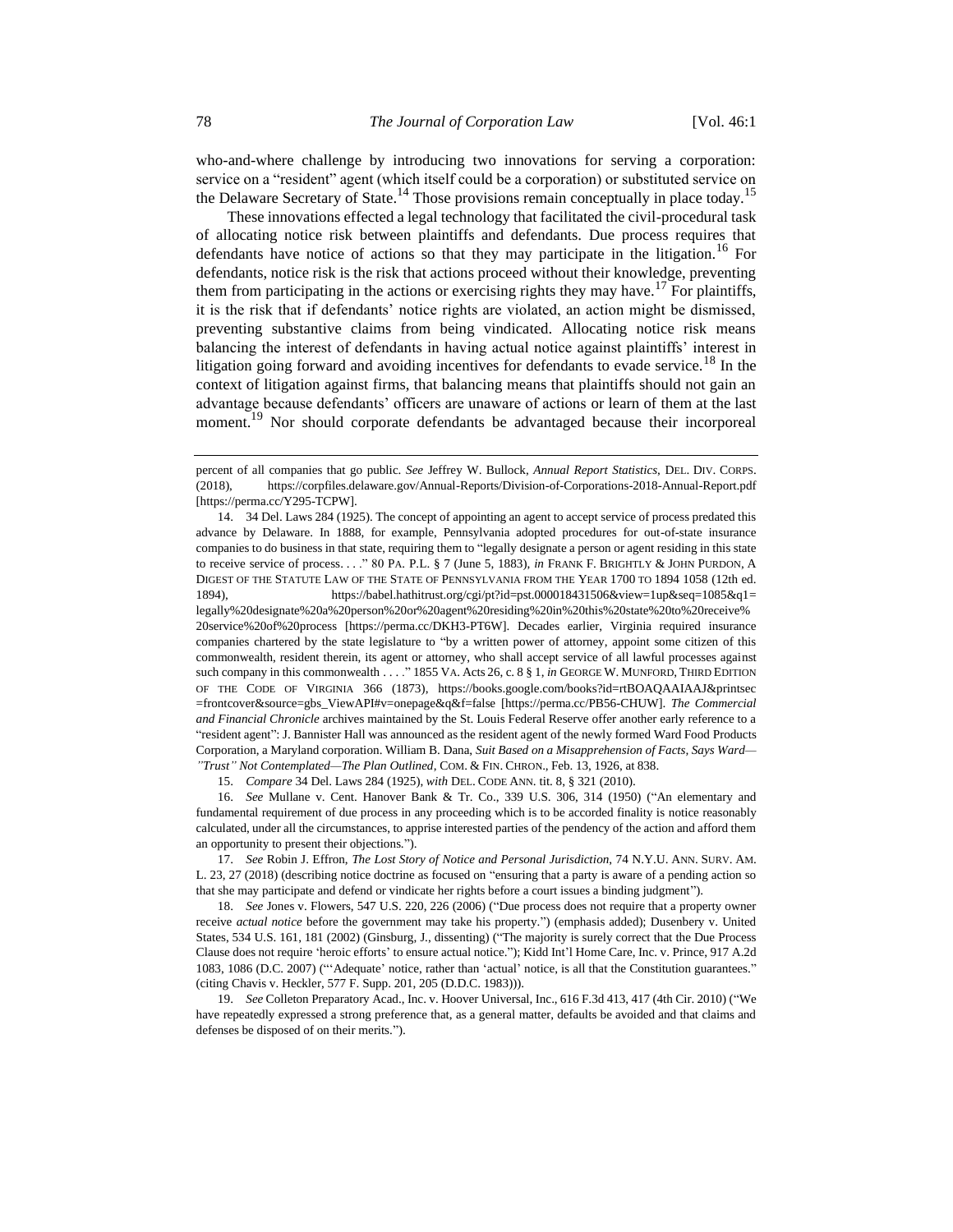nature makes serving them too hard, or leaves the effectiveness of service too uncertain.<sup>20</sup>

<span id="page-4-0"></span>To balance these interests, civil procedures provide rules for allocating notice risk between parties.<sup>21</sup> First, plaintiffs must serve papers in accordance with procedures "reasonably calculated"<sup>22</sup> to ensure that defendants receive actual notice. They bear the risk, including the potential of dismissal, if service fails to follow these procedures and, as a result, defendants do not receive notice.<sup>23</sup> After plaintiffs have followed those procedures, though, defendants bear the risk of having actual notice, i.e., the papers getting to the person who will need to make active decisions about the litigation.<sup>24</sup> For defendants, this risk includes default judgment or having less time to prepare a response.<sup>25</sup>

<span id="page-4-1"></span>To illustrate notice risk, imagine a rule that papers need only be sent by mail to any address where the plaintiff reasonably believes that the defendant conducts business. Such a rule could be justified on the ground that plaintiffs should not be required to guess who the appropriate decisionmaker to serve is, knowledge that may exist only within the defendant firm. But this rule would risk that organizationally complex defendants would not receive actual notice, giving plaintiffs tremendous advantages in litigation. For example, mailing service to a branch of a national chain would at least slow down the materials getting to the appropriate decision-makers, and it could cause a failure of notice altogether (e.g., an inattentive branch manager neglects to forward the papers).<sup>26</sup> In turn, the defendant could face consequences as severe as default judgment.<sup>27</sup>

Contrast that hypothetical rule with one requiring that "the chief corporate legal decision-maker" must have actual notice for service to be effective.<sup>28</sup> A justification for

23. *See* FED. R. CIV. P. 4(m) (permitting courts to dismiss complaints without prejudice if service is not perfected within 90 days of filing, absent a showing by a plaintiff of good cause for the failure).

24. Even after an action has begun, notice risk remains. For example, if one party files a motion, the other party must be given an opportunity to oppose it. To enable opposition, moving parties must send documents they file with the court to nonmovants, and they must certify to the court that they have done so. *See generally* FED. R. CIV. P. 5 (providing rules for serving motions). They may do so by mail, an old, but still-working, notice technology. *Id.* at 5(b)(2)(C). But postage costs, and mail gets lost. Alternatively, federal courts now allow a cheaper, more reliable method for intra-litigation notice: filing documents on electronic-case-filing (ECF) systems. *See, e.g.*, *id.* at 5(b)(2)(E). Once a filer *successfully* transmits a document to the court's ECF system, notice risk shifts to non-filing parties, who are responsible for reading what is filed on the ECF system. *Id. But see id.* at advisory committee's note to 2018 amendment ("[A] filer who learns that the transmission failed is responsible for making effective service.").

25. FED. R. CIV. P. 55(a) ("When a party against whom a judgment . . . is sought has failed to plead or otherwise defend . . . the clerk must enter the party's default.").

27. FED. R. CIV. P. 55(a).

<sup>20.</sup> *Cf.* McDonald v. Mabee, 243 U.S. 90, 92 (1917) ("To dispense with personal service the substitute that is most likely to reach the defendant is the least that ought to be required if substantial justice is to be done.").

<sup>21.</sup> *See, e.g.*, FED. R. CIV. P. 3–4 (detailing how to commence an action and serve a summons); FIN. INDUS. REGUL. AUTH. RULE 12300 (2017) (requiring most parties to securities-industry disputes to serve arbitral claims via a portal maintained by FINRA).

<sup>22.</sup> In the case of federal actions, that procedure is designed by the Advisory Committee on Rules of Civil Procedure and is promulgated by the Supreme Court. *See* U.S. JUD. CONF., PROCS. FOR THE JUD. CONF.'S COMM. ON RULES OF PRAC. & PROC. & ITS ADVISORY RULES COMMS. § 440 (2011); *see also* Mullane v. Cent. Hanover Bank & Tr. Co., 339 U.S. 306 (1950) (establishing the "reasonably calculated" standard).

<sup>26.</sup> *Cf.* FED. R.CIV. P. 5(b)(2)(F) (providing that a paper may be served by "delivering it by any other means that the person consented to in writing—in which event service is complete when the person making service delivers it to the agency designated to make delivery").

<sup>28.</sup> Compare this rule to the earlier Delaware rule requiring service on a corporate president. 21 Del. Laws 458 (1899).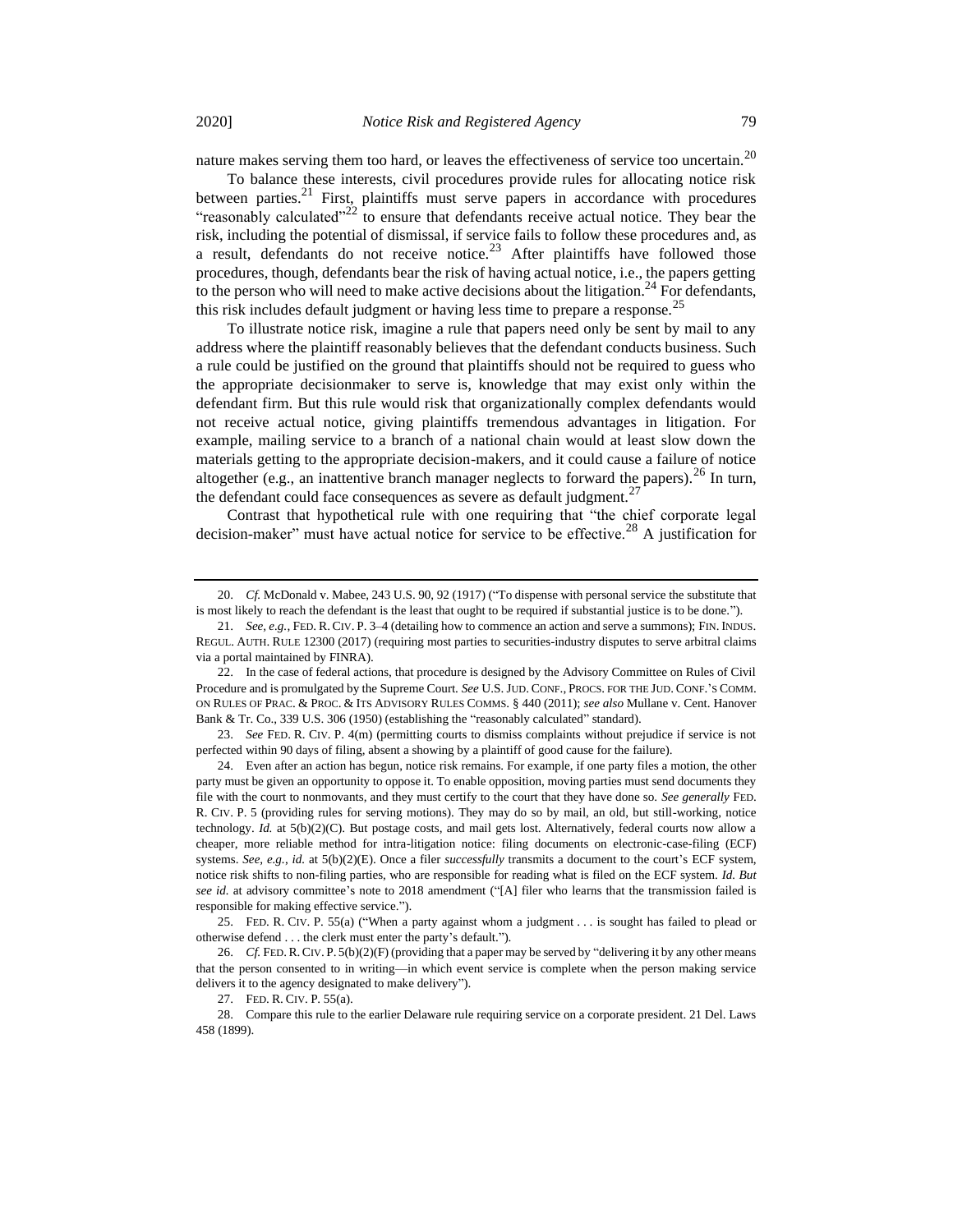this rule would be that the person who makes legal decisions for the firm should personally know about litigation it faces. Yet under this rule, a plaintiff might diligently attempt to perfect service while having no way to know whether the chief corporate legal decisionmaker ever received the papers. Indeed, the plaintiff might have no way of knowing who that person is.<sup>29</sup> If it guesses wrongly, its claim could be dismissed.

In these hypotheticals, either the defendant or the plaintiff is harmed by failures of actual notice. A service rule loose about actual notice will disadvantage defendants, while one that is strict will disadvantage plaintiffs.<sup>30</sup> Civil procedures allocate this risk between the two sides through rules, like Civil Rules 4 and 5, that approximate actual service.<sup>31</sup> In other words, these rules provide service procedures that are "reasonably certain to inform those affected" by a legal action. $32$ 

<span id="page-5-0"></span>In the corporate context, that is where registered agents come in. The firm chooses the agent and can instruct it on what to do with the service it accepts.<sup>33</sup> The plaintiff satisfies its burden by serving the agent, who is responsible for getting the papers to the firm. The risk for a failure of actual service is thus allocated to the firm because it chose the agent for this specific task and can police the agent's performance by appointing a new one.<sup>34</sup>

Registered agents are thus a technology by which plaintiffs can reliably and efficiently give corporate defendants notice that they are being sued.<sup>35</sup> "Actual notice" has residual uncertainty in the case of artificial persons: how can it be known whether papers have found their way to the appropriate decision-maker? Despite that residual uncertainty, this notice technology allows plaintiffs confidence that they have perfected service, while it gives defendants control (in the form of appointing and replacing their agents) over their ability to receive actual notice. More, it accounts for the variability in what "actual notice" means in the context of a given firm; an entity's officers, directors, or partners speak for it,

31. The rules advisory committee performs this approximation at the federal level. *See* FED. R. CIV. P. 3–4 (detailing how to commence an action and serve a summons).

<sup>29.</sup> Although the chief executive officer or president might play this role (depending how a firm operates), it could also be the chair of the board of directors, a board committee, a partner who manages legal issues, or an officer like a general counsel or a non-officer in-house counsel. The role might also vary with the type of action: a junior in-house lawyer might make all decisions for minor claims, whereas a special board committee would take shareholder-derivative actions. *See* Brooks v. Univ. City, Inc*.*, 225 P.3d 489, 491–92 (Wash. Ct. App. 2010) (involving papers being forwarded to a defendant's employee who was not the appropriate internal recipient (i.e., not the legal department)).

<sup>30.</sup> *Cf.* Jane K. Stoever, *Access to Safety and Justice: Service of Process in Domestic Violence Cases*, 94 WASH. L. REV. 333 (2019) (explaining that strict service rules can act as a procedural barrier to substantive relief); Andrew C. Budzinski, *Reforming Service of Process: An Access-to-Justice Framework*, 90 U. COLO. L. REV. 167 (2019) (highlighting issues and proposing solutions to the difficulty that current service rules pose to "lowincome, pro se litigants").

<sup>32.</sup> Mullane v. Cent. Hanover Bank & Tr. Co., 339 U.S. 306, 315 (1950). As Christine Bartholomew observes, though, "reasonable certainty" is often an aspirational standard. *See* Christine P. Bartholomew, *E-Notice*, 68 DUKE L.J. 217, 225 (2018) ("Perhaps an apt description of notice requirements is simply 'do your best under the circumstances.'").

<sup>33.</sup> For example, "forward served papers to the care of our general counsel at the following address," or "email served papers to our managing partner at the following email address."

<sup>34.</sup> *See* RESTATEMENT (THIRD) OF AGENCY § 5.02(1) (2006) (AM. L. INST., updated 2020) ("A notification given to an agent is effective as notice to the principal if the agent has actual or apparent authority to receive the notification . . . .").

<sup>35</sup>. *See* FED. R. CIV. P. 4(h)(1)(B) (providing that service may be made on a corporation or unincorporated association by "delivering a copy of the summons and of the complaint to an officer, a managing or general agent, or any other agent authorized by appointment or by law to receive service of process . . .").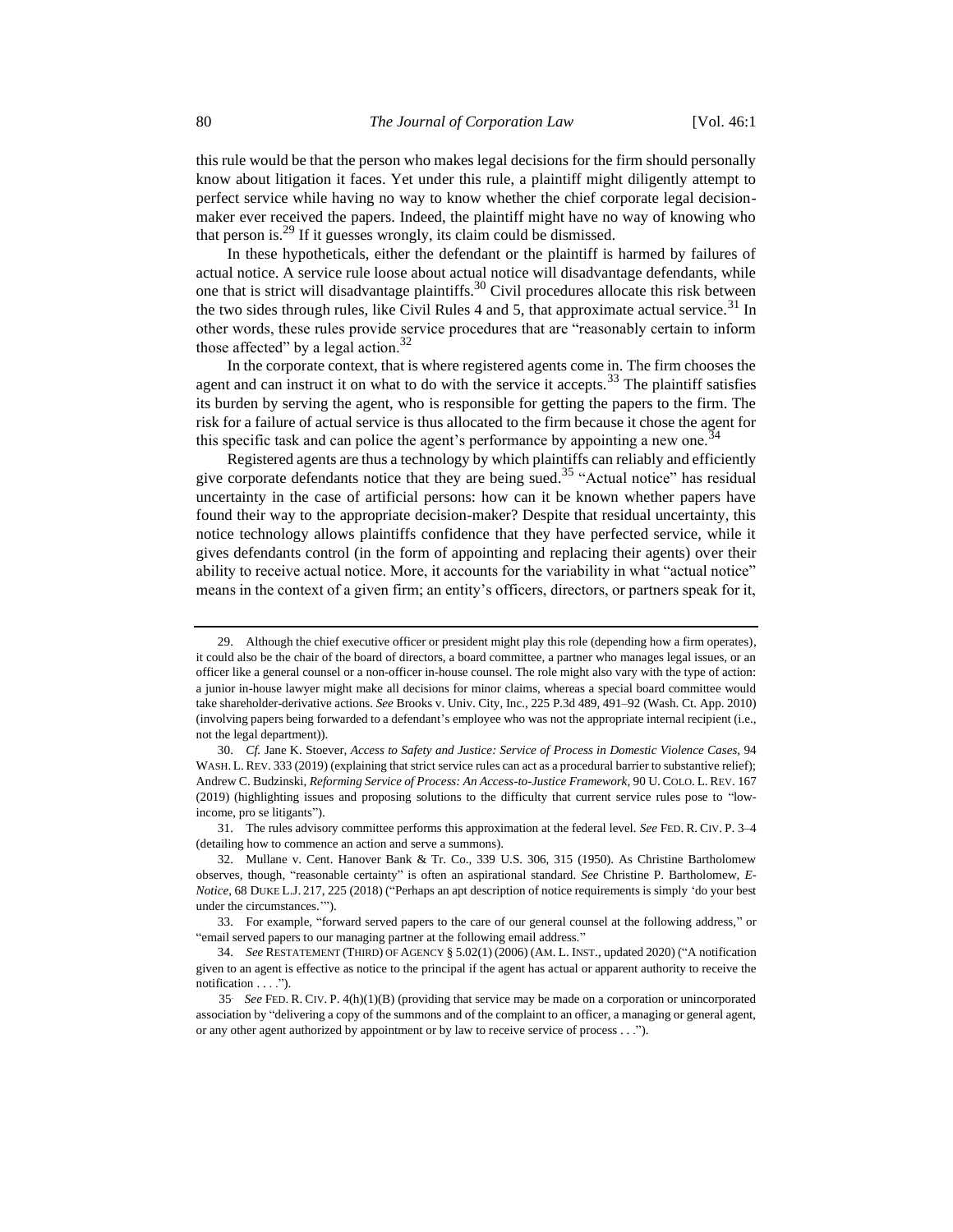but who directs its legal affairs will vary among firms. Given this inherent informational asymmetry (i.e., external uncertainty who the officers are, who among them will manage the litigation, or where they physically are), allocating the residual notice risk to defendant firms is a reasonable procedural balance that should be preserved. But that leaves a question: is there a better technology out there to do it?

### III. THE COSTS OF REGISTERED AGENCY

The last Part described the registered agent's benefits; this one considers its costs.

Imagine an entrepreneur who forms an LLC that she uses to manage a small business or to hold rental property. She pays an annual fee to a commercial registered agent to accept any process on behalf of the LLC and to scan and post those papers to an online portal. The steps for forming the LLC required her to identify and hire the agent before filing articles of organization. If she ever wanted to appoint a new registered agent, she would have to pay the state in which her LLC is organized a separate fee to do so.<sup>36</sup> The annual fee she pays to the agent is about \$100, much lower than the hundreds of dollars some commercial registered agents charge. $37$  She has no reason to believe her LLC's agent has failed to upload served papers to its online portal, so it has done its duty. But, of course, she would rather have that fee back in her pocket.

This hypothetical roughly describes millions of people who use business entities to manage small businesses and other aspects of their financial affairs.<sup>38</sup> This Part asks what is the social cost of registered agency in terms of (A) fees paid by firms, (B) personnelhours in public administration, and (C) notice risk and civil-litigation costs?

#### *A. Costs to Business*

One measure for assessing whether registered agency should be replaced as a notice technology is how much it costs businesses compared to an alternative. At first blush, if business entities pay a few hundred dollars a year for a registered agent's services, the perfirm and aggregate costs might not seem so great in absolute terms. Most business entities, however, are small—often new—enterprises, or they are formed by individuals who find value in using an LLC to structure their affairs.<sup>39</sup> Small operators are likely not indifferent to an annual \$100 fee, more or less, in additional business expense, even if larger concerns are.<sup>40</sup> This Part presents an estimate that U.S. businesses spend more than a quarter-billion

<sup>36.</sup> *See, e.g.*, *infra* note [58](#page-10-0) and accompanying text (providing an example of a form and fee to change a company's registered agent with the Secretary of State, in this case that of Texas).

<sup>37.</sup> For example, CT Corporation, a leading commercial provider of registered-agent services, advertises its basic services at \$279 per year. *CT Corporation*, WOLTERS KLUWER, https://www.wolterskluwer.com/en/solutions/ct-corporation/change-of-registered-agent [https://perma.cc/667B-8LJ7] (last visited Sept. 8, 2020).

<sup>38.</sup> *See infra* not[e 52](#page-9-0) and accompanying text.

<sup>39.</sup> The everyday-use cases for LLCs are legion: an entrepreneur starting a restaurant or software company, a professional opening a side consulting practice, or a real-estate investor operating rental units. Even money launderers—perhaps especially money launderers—have uses for LLCs. *See, e.g.*, Max Parrott, *Manafort Trial Is an Explainer in New York Real Estate Money Laundering*, CITY & STATE N.Y. (Aug. 1, 2018), https://www.cityandstateny.com/articles/politics/new-york-state/manafort-trial-new-york-real-estate-moneylaundering.html [https://perma.cc/36VQ-8Z98].

<sup>40.</sup> Even larger businesses may not be indifferent to this category of expense. For example, if a complex enterprise is organized into numerous subsidiaries, or if it registers to do business as a foreign entity in numerous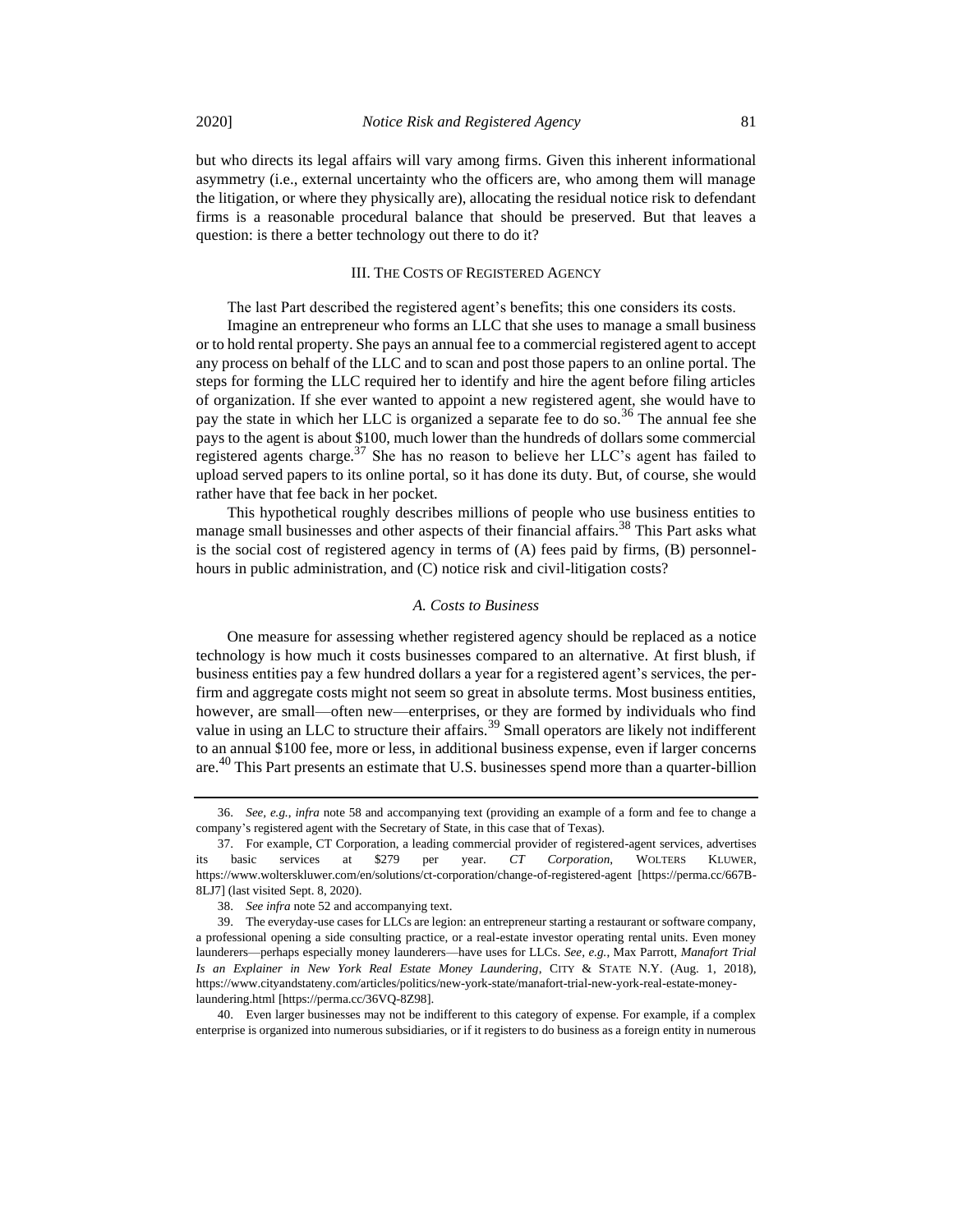dollars annually on registered-agent services. If there were a more reliable notice technology that would cost less, then replacing the incumbent is an opportunity for reducing a cost that falls most heavily on small and new businesses.

<span id="page-7-1"></span>To understand the scope of registered agency's direct costs to business, I took a deep look at registered agents in one large state: Texas. Texas is home to 28 million people $41$ and nearly two million domestic business entities.<sup>42</sup> An additional 127,736 foreign forprofit corporations and LLCs are registered to do business there.<sup>43</sup> Given its population and economic significance,<sup>44</sup> it offers a meaningful view into the business costs associated with the registered-agent technology.

For this analysis I obtained bulk corporate data from the Texas Secretary of State.<sup>45</sup> The data include every business entity organized or authorized to do business in Texas, a total 1,905,602 million records. In addition to for-profit corporations and LLCs, there were other entity types, including non-profit corporations, partnerships, professional associations, statutory trusts, and others. For-profit corporations and LLCs made up 82% of all records, and I focused my analysis on them because of their share of Texas entities and their role as the two major business forms in the United States.

<span id="page-7-0"></span>The analysis classifies registered agents along three categories:

*Internal agents* are officers, directors, or employees of the firm, or persons affiliated with those individuals (e.g., spouses). They serve as registered agents as part of their ongoing relationship with firms and presumably do not receive separate fees for doing so. One example would be a sole proprietor who organizes an in-state LLC and serves as its registered agent.<sup>46</sup>

*Non-commercial external agents* are persons not directly associated with firms on a regular basis, but who serve as their registered agents (charging fees for doing so), and for whom this service is not a substantial part of their business. One example would be a lawyer who provides this service as a client accommodation.

*Commercial external agents* are persons or organizations that are in the business of providing registered-agent services, even if they provide other services as well.

Table 1 provides the counts as of June 2019. I counted an entity as having an internal

states, it will pay registered-agent fees many times each year.

<sup>41.</sup> *Table 1. Annual Estimates of the Resident Population for the United States, Regions, States, and Puerto Rico*, U.S. CENSUS BUREAU (Dec. 19, 2018), https://www.census.gov/newsroom/press-kits/2018/pop-estimatesnational-state.html [https://perma.cc/FNB2-HMPU] (stating that the population of Texas in 2018 was 28,701,845 people).

<sup>42.</sup> *See infra* not[e 45.](#page-7-0) Texas—along with California, Delaware, Florida, and New York—is among the top five states for corporation and LLC formations. REPORT TO THE PERMANENT SUBCOMMITTEE ON INVESTIGATIONS, COMM. ON HOMELAND SEC. & GOV'T AFFS., U.S. SENATE, U.S. GOV'T ACCOUNTABILITY OFFICE, GAO-06-376, COMPANY FORMATIONS: MINIMAL OWNERSHIP INFORMATION IS COLLECTED AND AVAILABLE 10 (2006) [hereinafter GAO Report].

<sup>43.</sup> *See infra* note 45.

<sup>44.</sup> Press Release, Bureau of Econ. Analysis, Gross Domestic Product by State, Fourth Quarter and Annual 2018, at 8 (May 1, 2019), (available at https://www.bea.gov/system/files/2019-04/qgdpstate0519\_4.pdf [https://perma.cc/6QVL-RQC3]).

<sup>45.</sup> These data were sent to me as a comma-separated-values file containing the Texas Secretary of State's database as of July 2019. I removed unneeded fields and cleaned the remaining data to remove typographic inconsistencies that could cause undercounting (e.g., "Acme, Inc." versus "Acme Inc"). Counts were generated with statistical software.

<sup>46.</sup> *See, e.g.*, TEX. BUS. ORGS. CODE § 5.201(b)(2)(A) (West 2011).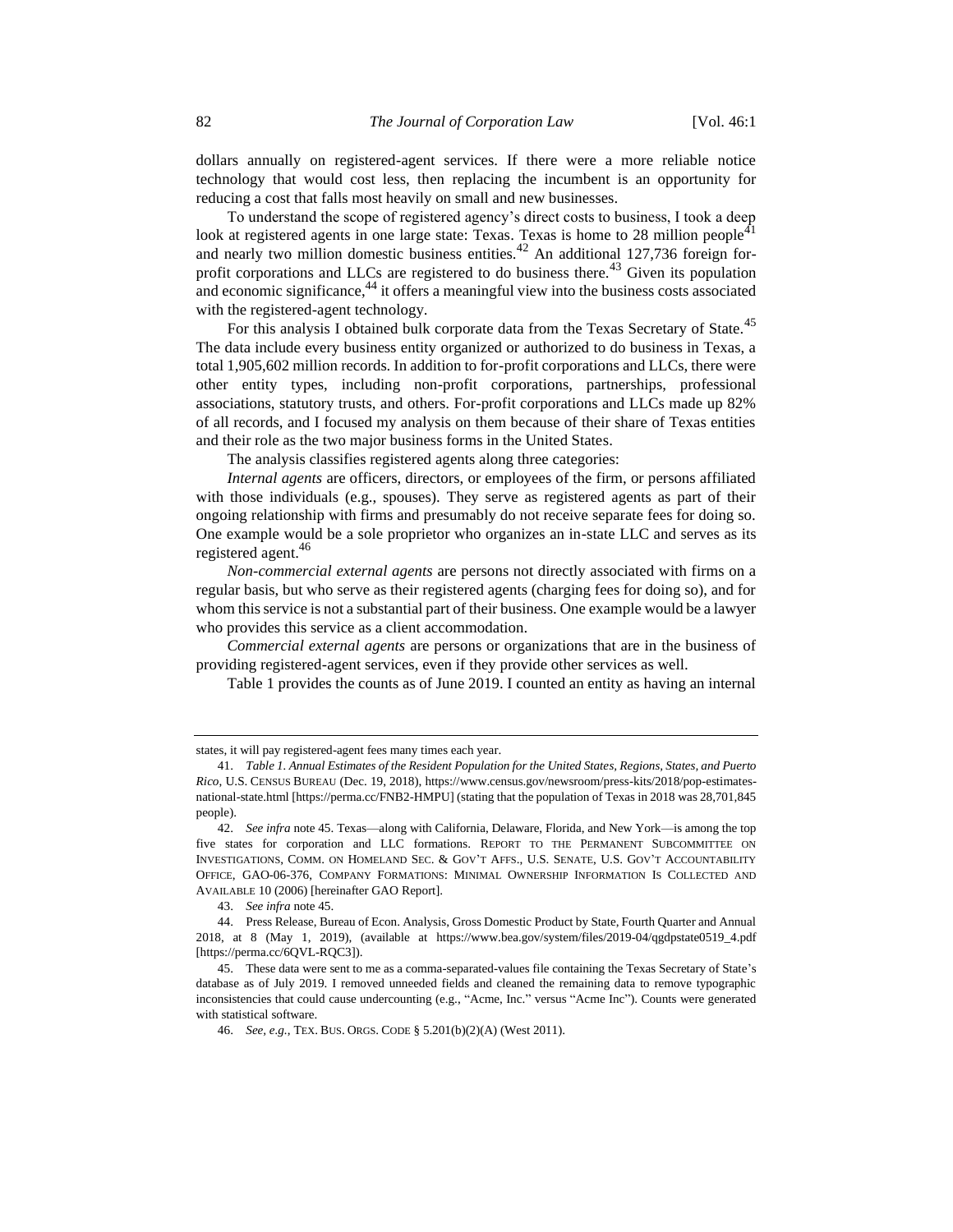agent if the agent served as agent to no more than two entities.<sup>47</sup>

All other entities were treated as having either a non-commercial or commercial external agent. An entity was counted as having a non-commercial external agent if its registered agent served fifty or fewer firms.<sup>48</sup> Because states are naturally most interested in the costs their laws impose on local businesses, I break out these numbers by domestic and foreign corporations and LLCs.<sup>49</sup>

|                 | <b>Registered-Agent Category</b> | <b>Corporations</b> | <b>LLCs</b> |
|-----------------|----------------------------------|---------------------|-------------|
|                 | Internal Agent                   | 282,405             | 676,787     |
| <b>Domestic</b> | Non-Commercial External Agent    | 57,861              | 247,981     |
|                 | Commercial External Agent        | 21,098              | 151,515     |
|                 | Internal Agent                   | 477                 | 17,049      |
| Foreign         | Non-Commercial External Agent    | 3234                | 6430        |

**Table 1. Texas registered agents as of June 2019** 

From the data above, assuming an average annual agent fee of \$100, in-state Texas corporations and LLCs pay \$48 million per year for registered-agent services, while foreign corporations and LLCs pay \$11 million per year for these services *for Texas*. \$27 million of those fees went to commercial providers. The top ten commercial agents together capture only 13.27% of the addressable Texas market, however, suggesting that there is a lack of significant potential lobbying interest to protect the incumbent technology.

| <b>Commercial Agent</b>                        | <b>Entities</b> | Market Share* |
|------------------------------------------------|-----------------|---------------|
| <b>United States Corporation Company</b>       | 51,839          | 3.31%         |
| CT Corporation System                          | 49,280          | 3.15%         |
| <b>Corporation Service Company</b>             | 36,801          | 2.35%         |
| Registered Agents Inc.                         | 16,681          | 1.07%         |
| Legalinc Corporate Services Inc.               | 14,087          | 0.90%         |
| Capitol Corporate Services, Inc. <sup>50</sup> | 10,552          | 0.67%         |
| National Registered Agents Inc.                | 9977            | 0.64%         |
| Incorp Services, Inc.                          | 8446            | 0.54%         |
| Cogency Global Inc.                            | 4956            | 0.32%         |

**Table 2. Top ten commercial registered agents as of June 2019**

<sup>47.</sup> This proxy is imperfect. It assumes that in numerical terms, the vast majority of entities with internal agents are small, closely held concerns, and that small operators likely would not have more than two business entities in Texas at one time.

<sup>48.</sup> Although Texas corporate law has no similar definition, Delaware defines "commercial registered agent" as being the "registered agent for more than 50 entities." DEL. CODE ANN. tit. 8, § 132(c) (2020).

<sup>49.</sup> This breakdown is not a perfect proxy for in-state versus out-of-state businesses. An enterprise might base all its operations in Texas but be organized in another state. Another enterprise that has little activity in Texas might nevertheless have a local subsidiary organized there.

<sup>50.</sup> Capitol Corporate Services, Inc. is an affiliate of the law firm Duane Morris LLP. *Capitol Corporate Services, Inc.*, DUANE MORRIS, https://www.duanemorris.com/site/capitolcorporateservices.html [https://perma.cc/9XRD-3XK5] (last visited Sept. 23, 2020).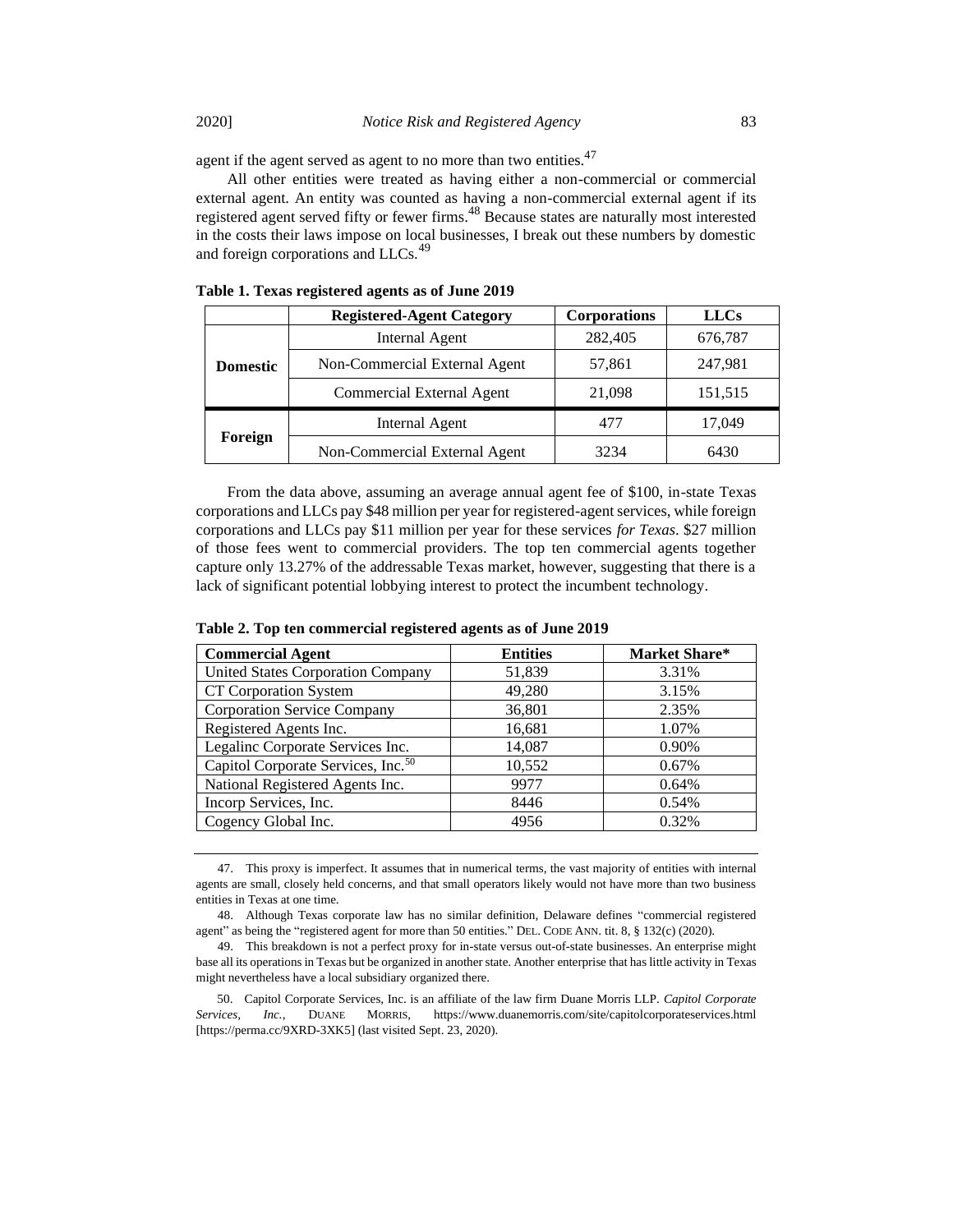| 84 | The Journal of Corporation Law | [Vol. 46:1] |
|----|--------------------------------|-------------|
|    |                                |             |

| Registered Agent Solutions, Inc.                               | 4848 | 0.31% |  |
|----------------------------------------------------------------|------|-------|--|
| * Based on 1,565,383 domestic or foreign corporations or LLCs. |      |       |  |

I then looked to Internal Revenue Service (IRS) data to roughly extrapolate the Texas data nationally.<sup>51</sup> For 2015—the most recent year of business-return data provided by the IRS—the agency received tax returns for 6.1 million corporations, nearly 1 million general and limited partnerships, and 2.5 million LLCs taxed as partnerships.<sup>52</sup> There were an additional 25 million non-farm sole-proprietorship returns, an unknown number of which were single-member LLCs classified as disregarded entities for tax purposes (many that will have registered agents).<sup>53</sup> Taking just the corporations and known LLCs, if a third used domestic external or commercial registered agents (as in Texas), and the average annual agent fee was \$100, that implies over a quarter-billion dollars was spent on registered-agent services in 2015.<sup>54</sup> Given that (1) the number of business entities grows yearly,  $55$  (2) some of the tens of millions of sole proprietorships are disregarded LLCs, and (3) some entities pay registered agents in multiple states (i.e., in their state of formation and other states where they are authorized to do business), total yearly registered-agent fees likely well exceed a quarter-billion dollars. This annual spending can be compared to another old-fashioned business technology: the United States spends around \$110 million annually on paper clips.<sup>56</sup>

#### <span id="page-9-1"></span><span id="page-9-0"></span>*B. Costs to Public Administration*

Although registered agency imposes significant costs on civil process and business, those costs are less concentrated than in the public-administration context. Public agencies that administer state entity laws serve as the central registrar of registered agents, and it is they who chiefly bear the burden of maintaining the technology.

<sup>51.</sup> This extrapolation is intended to provide a rough estimation of aggregate registered-agent fees. It relies on assumptions, including that the average cost of registered-agent services is \$100 per entity per year and that Texas is representative of other states, that introduce error. It is still useful, however, in at least providing an order-of-magnitude view of the annual costs, e.g., it is much more than tens of millions of dollars, but it is probably less than a billion dollars.

<sup>52</sup>*. SOI Tax Stats—Integrated Business Data*, INTERNAL REVENUE SERV., https://www.irs.gov/statistics/soi-tax-stats-integrated-business-data [https://perma.cc/MDA5-QMMG] (Mar. 5, 2020).

<sup>53.</sup> *Id. See also* U.S. DEP'T. OF THE TREAS., I.R.S. PUB. 3402, TAXATION OF LIMITED LIABILITY COMPANIES 2 (2016) ("If an LLC has only one member and is classified as an entity disregarded as separate from its owner, its income, deductions, gains, losses, and credits are reported on the owner's income tax return.").

<sup>54.</sup>  $((6.1 \text{ million} + 2.5 \text{ million}) \div 3) \times $100 = $287 \text{ million}.$ 

<sup>55.</sup> *See* GAO Report, *supra* note [42,](#page-7-1) at 10 (finding that nearly two million corporations or LLCs were formed nationwide in 2004 alone).

<sup>56.</sup> James R. Hagerty, *Mousetraps, Maybe, but Can You Build a Better Paper Clip?*, WALL ST.J. (Aug. 29, 2011), https://wsj.com/articles/SB10001424053111903327904576524671643378078 [https://perma.cc/D3QS-TS6Q] (noting that paper clips have been around for "more than a century" and retail "for about a penny" and that U.S. sales are estimated at 11 billion paperclips annually). It can also be compared to the dollars associated with securities litigation, a well-covered topic in the business-law and civil-procedure scholarships: registeredagent services were at least 7.8% of the average \$3.68 billion in annual securities-litigation settlements from 2015 through 2019. *See* CORNERSTONE RESEARCH, *Securities Class Action Settlements: 2019 Review and Analysis* 3, tbl.2 (2019), https://www.cornerstone.com/Publications/Reports/Securities-Class-Action-Settlements-2019- Review-and-Analysis [https://perma.cc/ZEA3-5FAR] (depicting graphically total settlements, in dollar terms, of securities litigation in the United States annually from the years 2010 to 2019).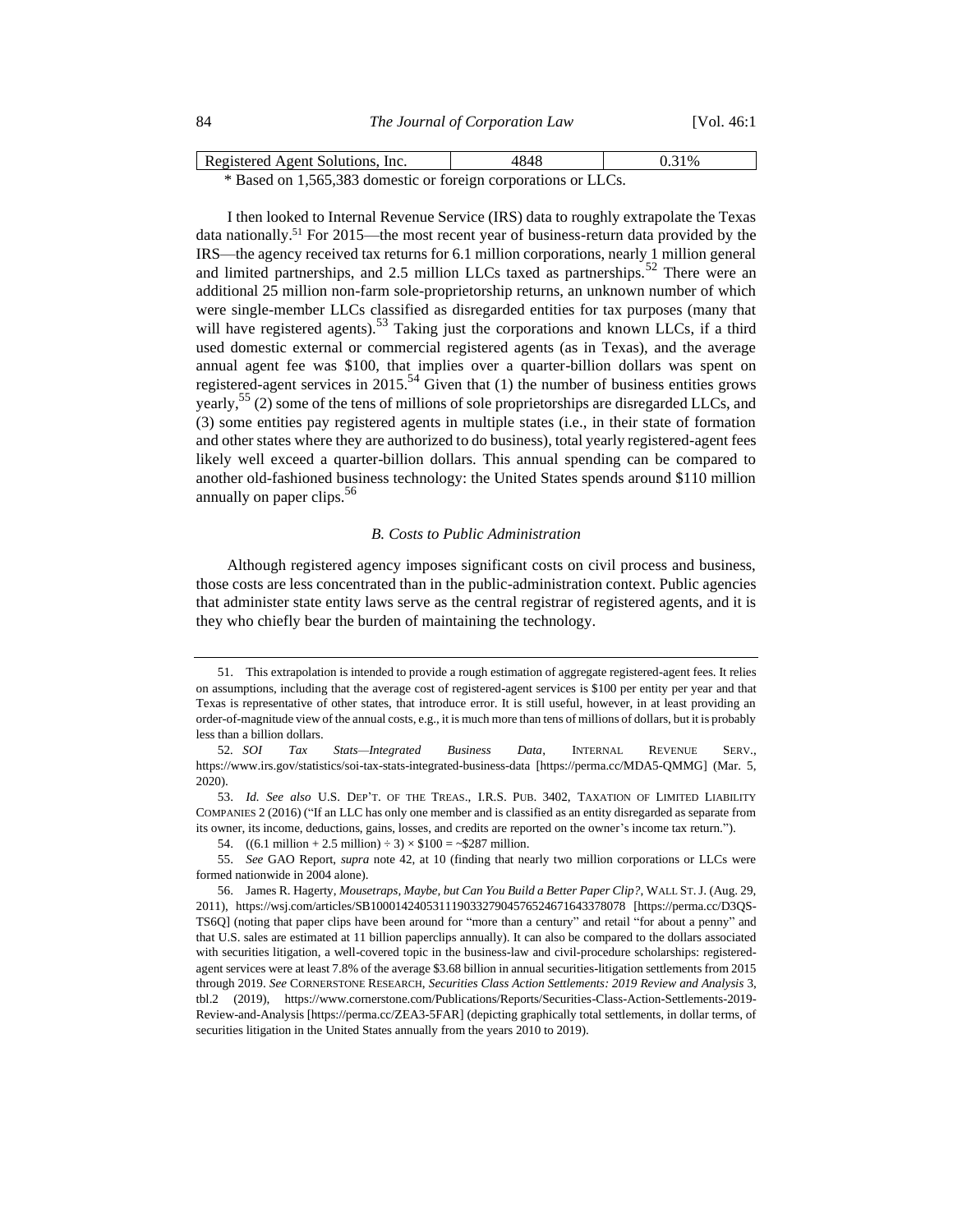Managing changes in registered agents is a good example of this burden. Firms are free to replace their registered agents, a power that allows them to monitor their agents and mitigate the notice risk created by that relationship.<sup>57</sup> That feature of the registered-agency technology means that state corporate administrators must constantly update their records to reflect changes in agents, a significant administrative cost.

<span id="page-10-0"></span>Let Texas again illustrate. Texas provides a two-page form for entities to change their registered agent.<sup>58</sup> The form's instructions direct that it be submitted by mail, fax, or in person, along with a \$15 fee paid by check, money order, or debit or credit card.<sup>59</sup> In other words, this is not a wholly automated process; someone in the Texas Secretary of State's office must review each form and payment. Assume that the average change takes about ten minutes, including opening and reviewing forms, updating agency databases, and processing payments. As Table 3 shows, in 2018 that would imply nearly 8,000 employeehours were spent just on processing corporation/LLC agent-change forms. These hours were resources that could not be spent on other public purposes.

|                         | 2018   | 2017   | 2016   | 2015   | 2014   |
|-------------------------|--------|--------|--------|--------|--------|
| <b>Domestic</b>         | 41,133 | 37,637 | 36,847 | 38,214 | 34,716 |
| Foreign                 | 5171   | 4986   | 5380   | 4937   | 4463   |
| Total #                 | 46,304 | 42,623 | 42,227 | 43,151 | 39,179 |
| Total \$<br>$(000s)$ ** | \$694  | \$639  | \$633  | \$647  | \$588  |

**Table 3. Texas changes of registered agent/office, 2014–2018\*** 60

\* These data cover only corporations and LLCs.

\*\* Based on a \$15 filing fee.

Of course, the cost of employee-hours was offset by filing fees. In 2018, Texas received nearly \$700,000 in revenue for processing agent changes. However, if it no longer needed to process these forms, then it could recoup that revenue by raising franchise taxes or annual fees by 45¢/entity across its 1.6 million domestic and foreign corporations and  $LLCs$ <sup> $61$ </sup> If it did so, it would not only collect the same revenue, but it would also have the benefit of nearly 8,000 additional employee-hours.

<sup>57.</sup> *See* RESTATEMENT (THIRD) OF AGENCY § 3.06(5) (AM. L. INST. 2006) ("An agent's actual authority may be terminated by . . . a manifestation of revocation by the principal to the agent . . . ").

<sup>58.</sup> TEX. SEC'Y OF STATE, FORM 401—GENERAL INFORMATION (CHANGE OF REGISTERED AGENT/OFFICE) 1, 4–5 (May 2011), https://www.sos.state.tx.us/corp/forms/401\_boc.pdf [https://perma.cc/G7P8-DR6Y].

<sup>59.</sup> *Id.* at 3.

<sup>60.</sup> Email from Carmen Flores, Dir., Bus. & Pub. Filings Div., Texas Sec'y of State, to author (June 28, 2019) (on file with author).

<sup>61.</sup> *See generally* TEX. COMPTROLLER OF PUB. ACCTS., *Texas Franchise Tax Report Information and Instructions* (Apr. 2019), https://comptroller.texas.gov/forms/05-907.pdf [https://perma.cc/A4JU-WRRB] (outlining requirements for franchise taxes in Texas).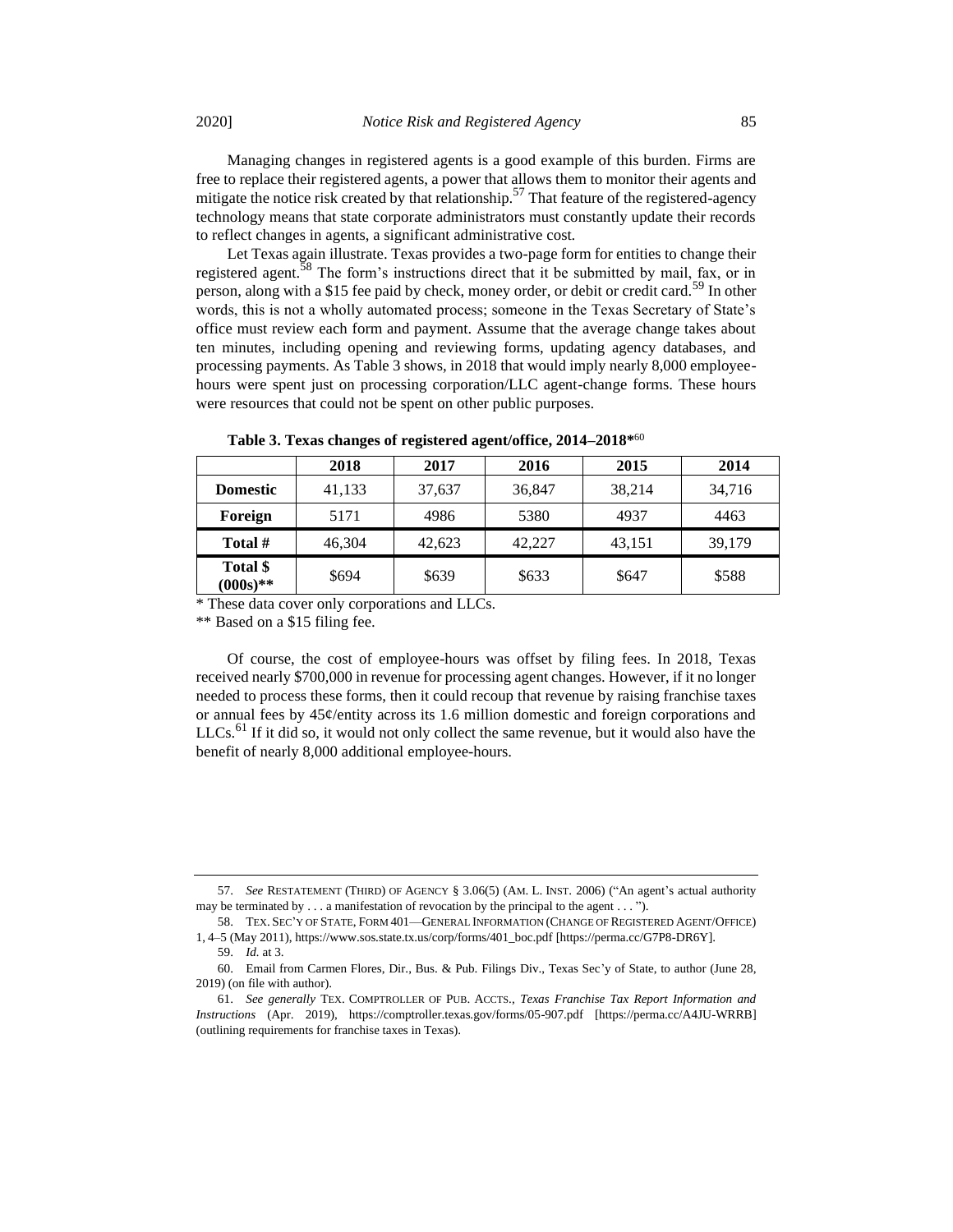## *C. Costs to Civil Process*

Law disfavors default judgement<sup>62</sup> and waste in civil process.<sup>63</sup> Scrutinizing registered agency requires accounting for those two values. Section II.C.1 explains how registered agents help manage overall notice risk but also derivatively generate notice risk for defendants. On the plaintiff side, Section II.C.2 suggests that although registered agency provides reliable means for serving defendants, because it is a largely manual system, it still imposes avoidable process costs that in aggregate are fairly substantial.

## *1. Default Costs for Defendants*

For defendants, the civil-process cost of registered agency is chiefly the risk of default judgment.<sup>64</sup> A firm incurs this cost when the agent accepts service (and thereby transfers notice risk from the plaintiff onto the defendant firm), yet the served papers never make it to the person who should be making decisions for the firm.

This cost can be thought of as a (1) suit's expected default-judgment amount multiplied by (2) (a) the probability that the notice fails (b) minus the probability that a failure to respond will be excused.<sup>65</sup> A failure can be agent-based (e.g., the agent fails to forward papers), mutual (e.g., miscommunication impedes notice), or client-based (e.g., the agent does its duty, but the papers get lost from the client's mailroom). Failed notice need not be caused by negligence on anyone's part. Rather it reflects that each additional step in a process is a potential point of failure.<sup>66</sup> There are many moving parts in using registered agents as a notice technology. This section shows where they can break.

## <span id="page-11-0"></span>*a. Agent Failure*

The most obvious point of failure to the registered-agency system is that an agent might accept service but fail to forward the papers to the defendant. This negligence, in turn, is imputed to the defendant, and so the defendant risks default judgment just as sure as if it itself received the papers and then set them aside until it was too late to act.<sup>67</sup>

<sup>62.</sup> *See, e.g.*, Colleton Preparatory Acad., Inc. v. Hoover Universal, Inc., 616 F.3d 413, 417 (4th Cir. 2010) ("We have repeatedly expressed a strong preference that, as a general matter, defaults be avoided and that claims and defenses be disposed of on their merits.").

<sup>63.</sup> *See, e.g.*, Henry v. Champlain Enters., Inc., 212 F.R.D. 73, 81 n.5 (N.D.N.Y. 2003) ("Surely, judicial and litigation economy and efficiency, the intended and vital purpose of Requests to Admit, were not promoted by these parties. A word to the wise to the parties: if this type of conduct persists, sanctions will assuredly be pursued *sua sponte*.").

<sup>64.</sup> The level of this risk is hard to quantify and is perhaps modest, but it nevertheless is real and has caused firms to suffer default judgment. *See infra* note[s 67,](#page-11-0) [69,](#page-12-0) [71,](#page-12-1) [81](#page-13-0) and accompanying text.

<sup>65.</sup> The more frequently the defendant is sued, the greater the cost. Imagine a firm that faces on average 147 suits at a time. *Cf. Nearly 90 Percent of U.S. Corporations Juggle Multiple Lawsuits*, INS. J. (Nov. 7, 2005), https://www.insurancejournal.com/magazines/mag-features/2005/11/07/62341.htm#:~:text=Nearly%2090%20 percent%20of%20U.S.%20corporations%20are%20engaged%20in%20some,at%20home%20soars%20to%201 47 [https://perma.cc/8AP9-FC6K]. For example, if the average demand were \$500,000 and the registered-agent process failed 0.1% of the time, then the expected notice-related exposure to the defendant would be \$73,500 annually  $(147 \times $500,000 \times 0.1\%)$ .

<sup>66.</sup> *See* Richard I. Cook, *How Complex Systems Fail*, UNIV. OF CHI. COGNITIVE TECHS. LAB'Y 1 (last revised 2018), https://www.researchgate.net/publication/228797158\_How\_complex\_systems\_fail [https://perma.cc/6FL7-R25Q] ("Complex systems contain changing mixtures of failures latent within them.").

<sup>67.</sup> *See* Brooks v. Univ. City, Inc., 225 P.3d 489, 491–92 (Wash. Ct. App. 2010) (affirming a default order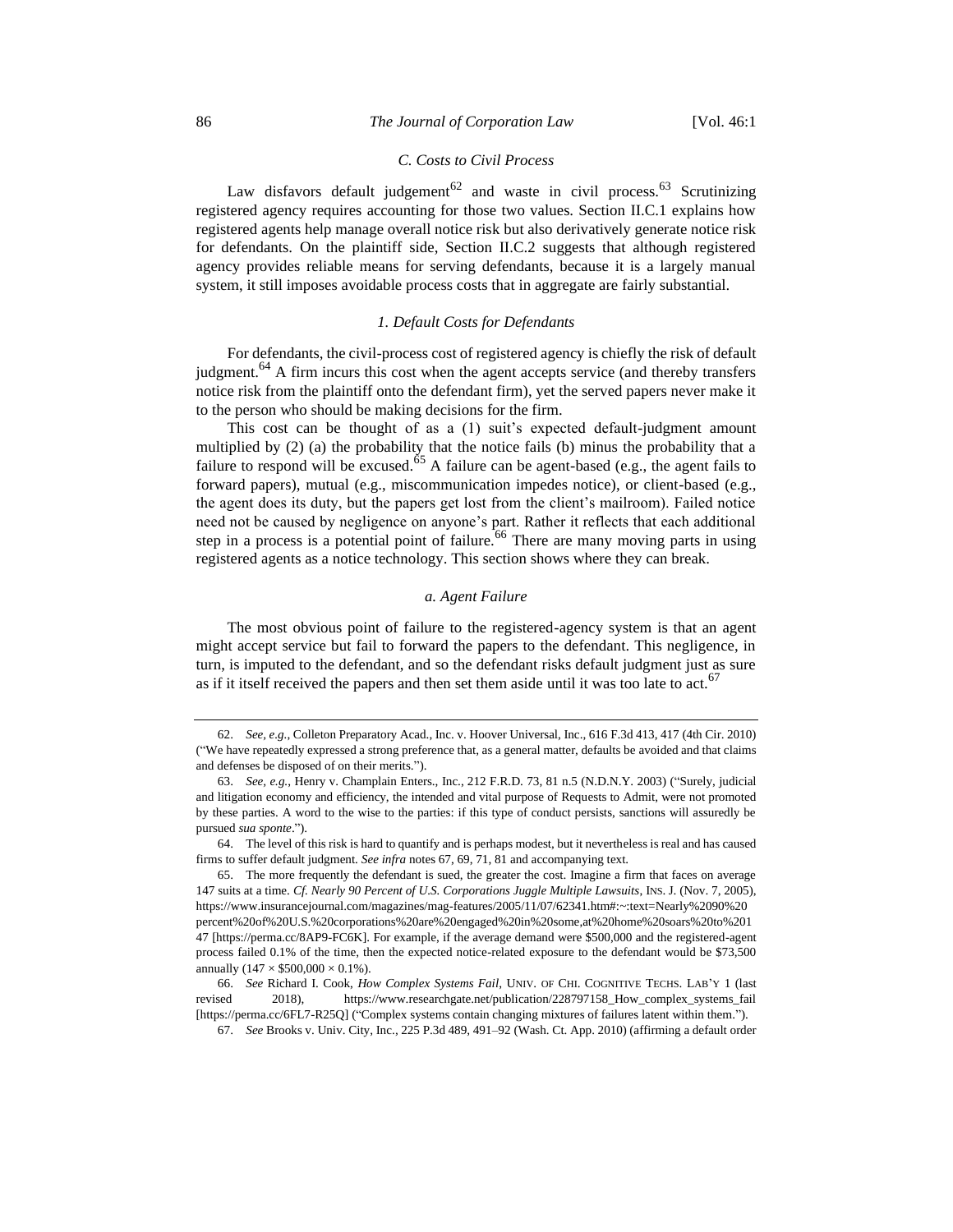A firm might believe that it can avoid this risk by hiring a commercial registered agent, which presumably will have adopted procedures and safeguards to ensure it fulfills its sole purpose of accepting service and forwarding the papers.<sup>68</sup> Yet major commercial providers can fail in this duty too, leading to default judgments against their clients.<sup>69</sup> Even if a commercial registered agent has good procedures in place, service under registered agency remains a manual undertaking that is susceptible to failure at each step, including human error on the part of its employees.<sup>70</sup> Of course, this risk is mitigated if an agent has errors-and-omissions or malpractice coverage, or unencumbered assets, sufficient to compensate its client for any service failures it caused. The possibility of agent liability could thus reduce, although not eliminate, the notice risk faced by would-be corporate defendants.

### <span id="page-12-1"></span><span id="page-12-0"></span>*b. Mutual Failure*

Communication barriers and similar frictions between agents and their clients can also cause notice failures. Ordinary things like changing the name or principal address of a business might confound an agent. In *United Airlines, Inc. v. McCubbins*, a plaintiff served a commercial registered agent with a suit against its client, United Airlines.<sup>71</sup> The plaintiff identified the airline by an outdated corporate name (United Airlines Corporation) and principal business address.<sup>72</sup> The papers never made it to United Airlines, Inc.<sup>73</sup> The Mississippi Court of Appeals nevertheless held that a registered agent's failure to send the papers to the right company should be imputed to its client, making the service proper and sufficient to justify a default judgment.<sup>74</sup>

Notice mishaps can also arise when a firm decides to change its registered agent. *International Environmental Management, Inc. v. United Corporate Services, Inc. recounts* one such mishap between a firm, IEM, and its former registered agent, UCS.<sup>75</sup> IEM notified UCS that CT Corporation was its new registered agent and that it was terminating UCS's services.<sup>76</sup> The Missouri Secretary of State, however, was never told of this change, and

73. *See id.* ("Because the summons and complaint misnamed United, CT did not forward the documents to United, [and] United did not answer . . . ").

against a defendant whose registered agent forwarded papers to the wrong employee at the defendant, instead of to its legal department); Rose v. Forester, No. COA09-427, 2009 WL 3818848, at \*3 (N.C. Ct. App. Nov. 17, 2009) (holding that an agent's failure to forward papers to a defendant firm "was inexcusable and clearly imputable to [the defendant]" and thus did not justify relief from default judgment). *But see Colleton Preparatory*, 616 F.3d at 421 (holding that the district court abused its discretion in denying relief from default judgment against a corporate defendant whose commercial registered agent gave a satisfactory explanation why it forwarded the papers to the wrong party).

<sup>68.</sup> *Cf.* Feldman, *supra* not[e 6](#page-1-0) (marketing a commercial registered-agency service by noting that individual agents like a firm's attorney or owner might be away from the office, fail to update their address information in a timely manner, or ignore or mishandle process).

<sup>69.</sup> *See* Delphi Corp. v. Orlik, 831 N.E.2d 265, 266–67, 269 (Ind. Ct. App. 2005) (affirming default judgment against a corporate defendant after a poorly performing employee at its registered agent failed to forward a complaint and summons).

<sup>70.</sup> *Id.*

<sup>71.</sup> United Airlines, Inc. v. McCubbins, 262 So. 3d 536 (Miss. Ct. App. 2018).

<sup>72.</sup> *Id.* at 539.

<sup>74.</sup> *Id.* at 544, 546. *But see id.* at 546–47 (holding that default judgement should be set aside on separate equitable grounds).

<sup>75.</sup> Int'l Env't Mgmt., Inc. v. United Corp. Servs., Inc., 858 F.3d 1121 (8th Cir. 2017).

<sup>76.</sup> *Id.* at 1124.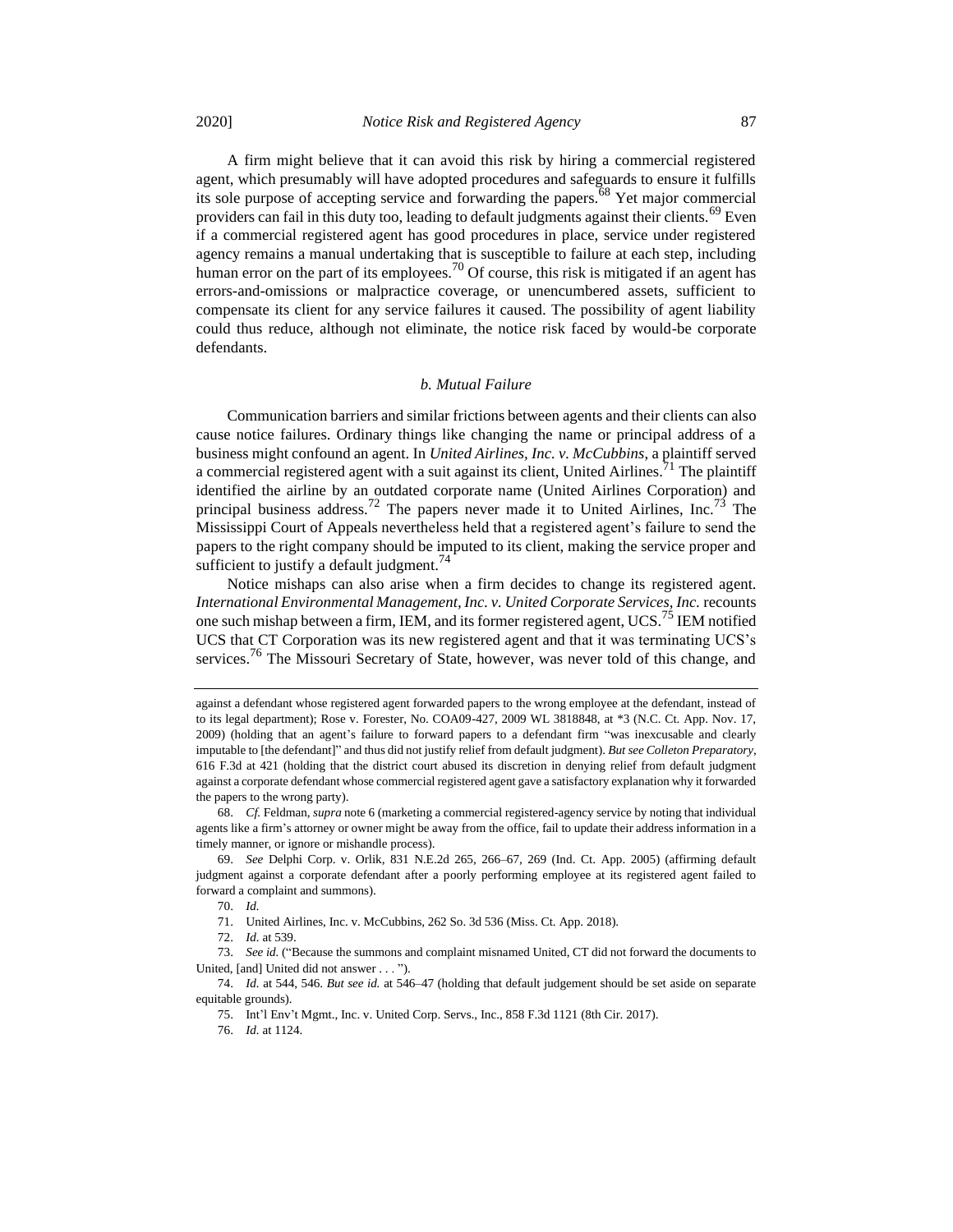so IEM's Missouri plaintiffs continued to serve UCS.<sup>77</sup> UCS, having been told by IEM that it was terminated as agent, did not forward a personal-injury action against IEM to the former client.<sup>78</sup> IEM first learned of that suit when the plaintiff began enforcing his default judgment.<sup>79</sup>

### <span id="page-13-0"></span>*c. Client Failure*

There may be a notice failure even when the agent performs dutifully. The agent is responsible for accepting service and forwarding the papers "to the entity at its last known address."<sup>80</sup> Once the papers arrive, the defendant is responsible for getting actual notice to the proper decision-maker. If papers are lost in the mailroom, $81$  or if they are misrouted and never make it to the company's legal department,  $82$  the firm might not learn of the suit until after a default judgment has been entered.

#### *2. Compliance Costs for Plaintiffs*

Registered agency is in some sense an accommodation for plaintiffs. It provides a reliable, predictable technology for satisfying their service obligations. It is not costless for plaintiffs, though. They must spend time looking up the name and address of the agent, preparing the summons and complaint, mailing the materials or giving them to a process server, and ensuring that any affidavit or other proof of service is completed. These steps all take the time of an attorney or paralegal.

How much could these steps cost plaintiffs? One Small Business Administration analysis estimates that the number of suits against firms was at the very least 356,473 in 1992, a count that has surely grown considerably in the last 28 years. $83$  Just using the 1992 estimate, if it is assumed that an average plaintiff's attorney spends thirty minutes tending to service, and if that attorney's hourly fee is \$358,<sup>84</sup> that implies plaintiffs annually spend \$64 million sending papers to an intermediary who will then forward them to the intended recipient. If process servers were hired to physically deliver those papers, at \$40 per service, <sup>85</sup> that would imply at least an additional \$14 million in direct costs. <sup>86</sup> Some of this

81. *See* Park Corp. v. Lexington Ins. Co., 812 F.2d 894, 897 (4th Cir. 1987) (holding that the "unexplained disappearance" of a summons and complaint from a mailroom did not constitute grounds for relief from default judgment).

82. *See* Brooks v. Univ. City, Inc., 225 P.3d 489, 491–92 (Wash. Ct. App. 2010) (holding that an improperly processed summons, forwarded to the wrong employee, did not constitute grounds for relief from default judgement).

83. KLEMM ANALYSIS GRP., IMPACT OF LITIGATION ON SMALL BUSINESS 3–4 (2005), https://www.sba.gov/sites/default/files/files/rs265tot.pdf [https://perma.cc/8F8K-6BTU].

84. *See* U.S. ATT'Y'S OFF. FOR D.C., CIV. DIV., *USAO Attorney's Fees Matrix—2015*–*2019*, DOJ, https://www.justice.gov/usao-dc/file/796471/download [https://perma.cc/D9LZ-2TG6] (listing \$358 as a 2018– 2019 lodestar hourly fee for an attorney with six to seven years' experience).

85. *See Costs of Hiring a Process Server*, NAT'L ASS'N OF PRO. PROCESS SERVERS, https://napps.org/faq/how-much-does-it-cost-to-hire-a-process-server.aspx [https://perma.cc/R64S-B2DW] (last visited Sept. 23, 2020) (estimating a national range of \$20 to \$100 per service).

86. This Article proposes replacing registered agents with email, but it is not a total savings over the costs of registered agency. The new notice technology would remove much of the physical or manual aspects of serving

<sup>77.</sup> *Id.*

<sup>78.</sup> *Id.*

<sup>79.</sup> *Id.*

<sup>80.</sup> N.C. GEN. STAT. § 55D-30(b) (2002).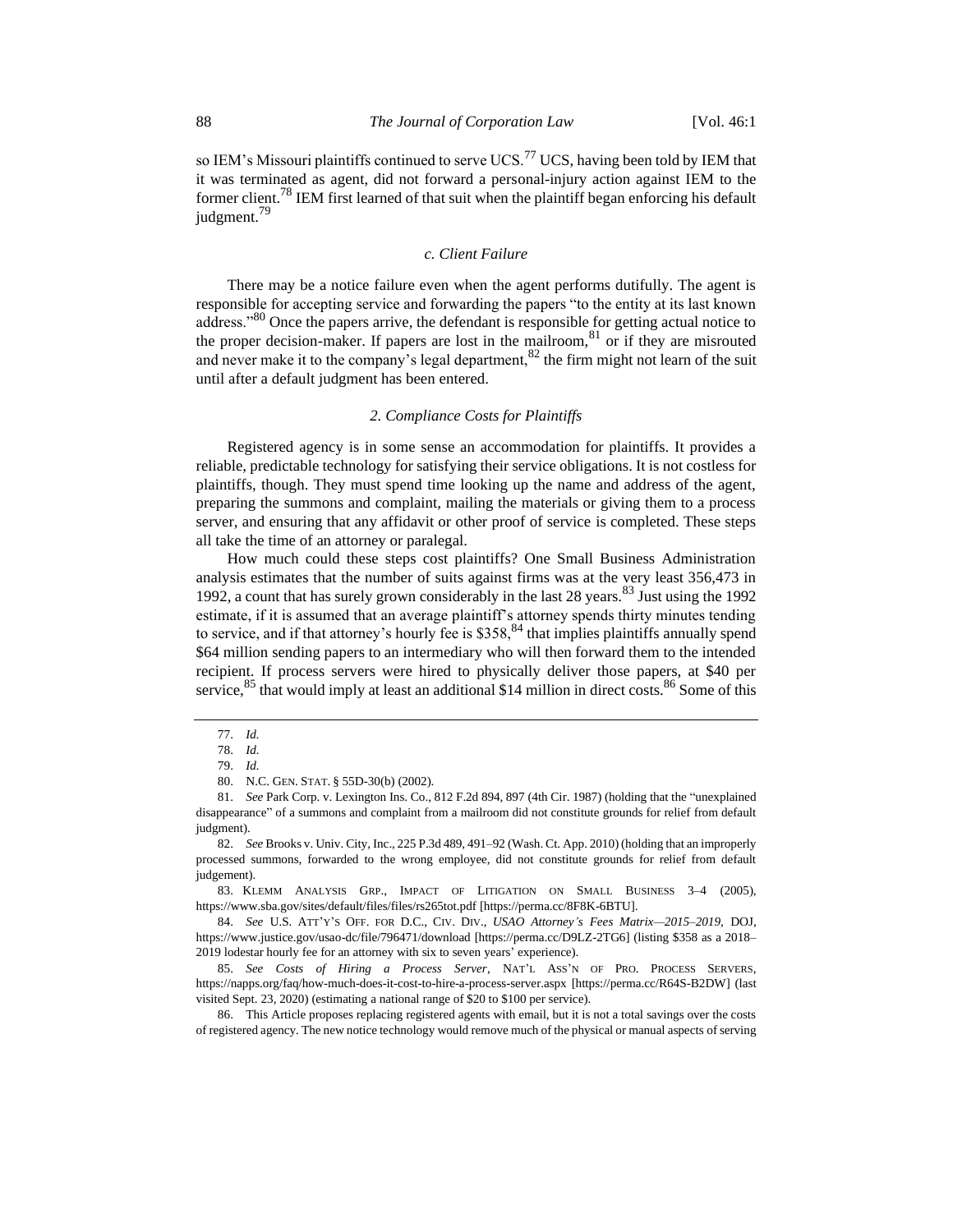time, of course, would still be spent if email were to replace registered agency as the predominant notice technology. But email is usually more efficient than sending a letter or hiring a process server. Avoiding the cost of stamps, after all, is not the only reason email is widely used.

## IV. REPLACING REGISTERED AGENCY

Part III estimated that U.S. businesses spend well over a quarter-billion dollars a year to have others accept papers on their behalf and forward them on. It also showed that there are considerable public-administration and civil-process costs to maintaining this intermediary system. This Part explains how these costs could be mostly avoided if registered agency was replaced with a widely available, reliable, and inexpensive notice technology: email.

<span id="page-14-0"></span>Email is not, of course, the only technology that could be proposed as replacement for registered agency. The Financial Industry Regulatory Authority maintains a portal for initiating and managing securities arbitrations, for example.  $87$  This Article recommends email, though, because it is already widely deployed and tested for business-critical uses. Courts have cautiously begun to approve email notices to plaintiffs in class actions, along with other forms of e-notice.<sup>88</sup> Email is used almost universally in business and by attorneys, costs almost nothing, and presents fewer points of failure than registered agency (e.g., it does not rely on human intermediaries to do anything, nor does it require sending anything via mail). Law firms and their clients already trust email as a notice technology. Commercial agreements, for example, often specify that notices between contracting parties are to be sent to specific email addresses, e.g., the general counsel's address.<sup>89</sup>

Of course, central filing to a repository maintained by a state corporate administrator, with email notices sent to registered email addresses, would be even more robust because data relating to service would be captured by a single source of truth (i.e., a state database). A state might find that the cost of developing that sort of system would outweigh its benefits, however, and so determine that adopting registered email for statutory service would be more legislatively and administratively straightforward. Doing so would mean

firms. Even with service by email, though, plaintiffs would still need to take time to look up the proper email address, to prepare and send the email, and complete any required affidavits or proofs of service.

<sup>87</sup>*. See* FIN. INDUS. REGUL. AUTH., *supra* not[e 21](#page-4-0) and accompanying text.

<sup>88.</sup> *See* Bartholomew, *supra* not[e 32,](#page-5-0) at 242–44 (discussing the use of email in class-action notices, as well as the reluctance of some courts to embrace notice by email). *See also generally* Jennifer Mingus, *Email: A Constitutional (and Economical) Method of Transmitting Class Action Notice,* 47 CLEV. ST. L. REV. 87 (1999) (discussing the use of email to provide notice of class actions); Adrian Gottshall, *Solving Sewer Service: Fighting Fraud with Technology*, 70 ARK. L. REV. 813, 831 n.114 (2018) (collecting literature on the use of email and other electronic methods for service of process). *But see* 58 AM. JUR. 2D *Notice* § 32 (2020) for the general, but outdated, proposition that "[w]here a written notice is required, an electronic mail message is insufficient to satisfy the requirement, and where the statute allows service by electronic means, the e-mail must be followed up by a mailed written notice" and that a "plaintiff may not generally resort to service of process by e-mail on his or her own initiative but must seek approval from the court for the use of such an alternative means of process."

<sup>89.</sup> For example, Bristol-Myers Squibb's \$74 billion cash-and-stock acquisition of Celgene Corporation was the largest public-company merger in 2019. Section 11.01 of the merger agreement provides for notices to be sent to the email accounts of the two companies' general counsels. *See* Agreement and Plan of Merger (Bristol-Myers Squibb Co./Celgene Corp.), at \*111–12 (Jan. 2, 2019), available in Bristol-Myers Squibb Co., Current Report, Ex. 2.1 (Form 8-K) (Jan. 4, 2019).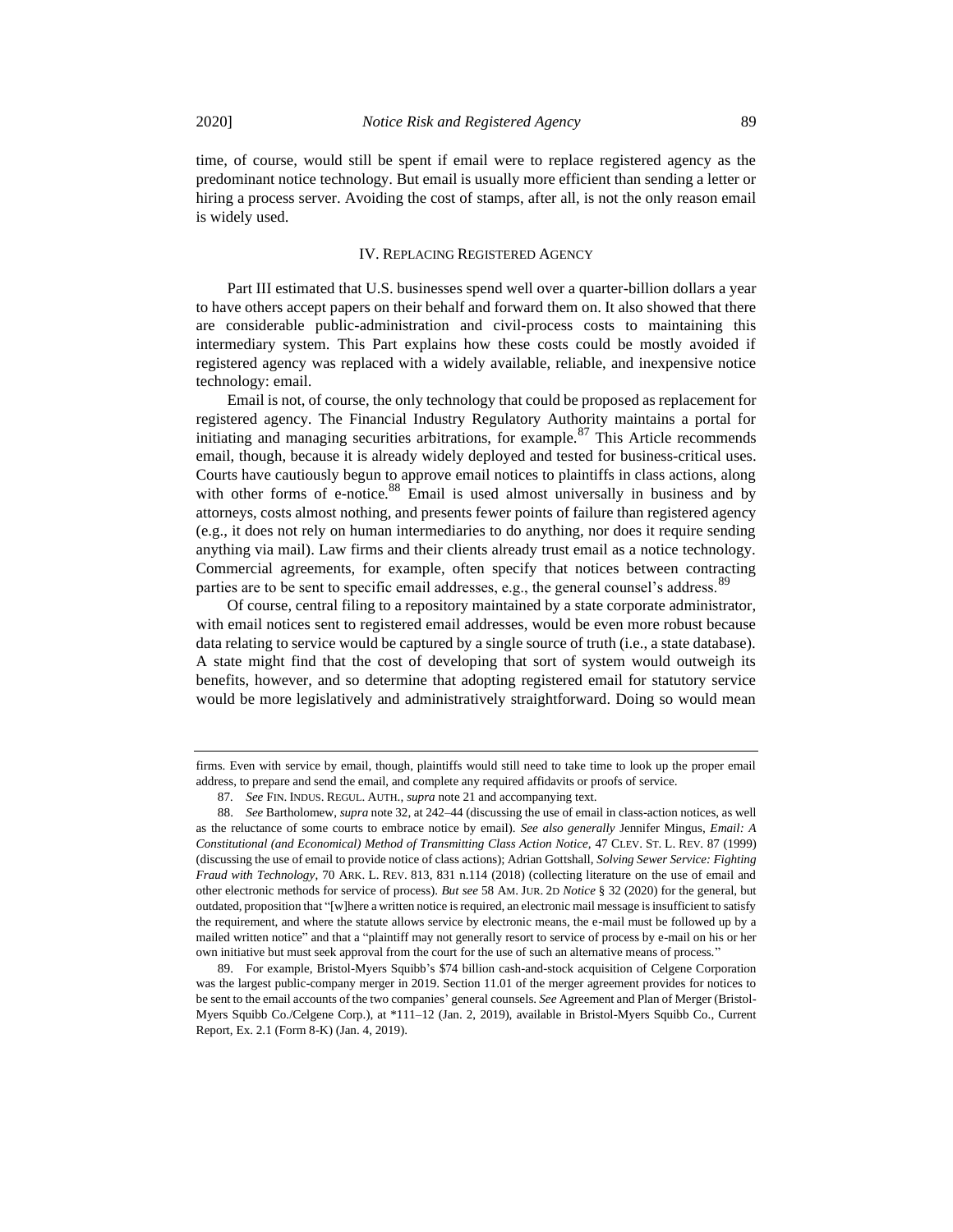adopting legislation to allow entities the *option*<sup>90</sup> of specifying a registered email address at which they consent to accept service or other legal notices; the legislation would also empower a state's corporate administrator to issue rules or technical standards for the registered-email-address system.<sup>91</sup>

For plaintiffs, a copy of a sent email would serve as a superior forensic proof of service than an "honor code" certificate or affidavit. Email would make engaging in fraudulent or "sewer" service comparatively more difficult (protecting defendants), and it would be expected to reduce potential service-related disputes between parties.  $92$  It would, after all, provide a forensically sound record of exactly what was served and when. Of course, just as under Civil Rule 4 a failed or returned email does not satisfy a notice obligation, emailed process that bounces back would need to be sent again.<sup>93</sup> If a service address is simply not functional, plaintiffs would have a fallback technology, e.g., substituted service on a secretary of state, just as they do now when registered agency fails.<sup>94</sup>

Registered email as a notice technology would reduce notice risk compared to registered agency, but it would not eliminate it. Although email is reliably used to send hundreds of billions of messages daily, it can fail.<sup>95</sup> In edge cases, parties might still dispute the sufficiency of service. Law governs what happens when notice fails or service disputes arise, and adopting this new technology need not change how it deals with those problems. The registered email address would simply substitute for a registered agent; when problems arise with service, courts should, as far as practicable, apply existing statutes or case law related to registered agency to the new notice technology. Treating registered email addresses the same as registered agents is particularly important for the stable application of personal-jurisdiction precedent to firms that opt for the new notice technology.<sup>96</sup> Section

91. The Article provides a model act that states may use or adapt to this purpose. *See infra* Appendix.

92. *See* Gottshall, *supra* note [88,](#page-14-0) at 855–63 (discussing the due-process deficiencies with "honor code" proof of service in consumer-debt cases and proposing technological mitigations for service error and fraud).

93. *See supra* not[e 24](#page-4-1) for discussion.

94. MODEL BUS. CORP. ACT § 5.04 (2010) (AM. BAR ASS'N, revised 2016) (providing that its listed methods are not "the only means, or necessarily the required means, of serving a corporation").

95. *See generally Email Statistics Report, 2015–2019*, RADICATI GRP., INC. (2015), https://www.radicati.com/wp/wp-content/uploads/2015/02/Email-Statistics-Report-2015-2019-Executive-Summary.pdf [https://perma.cc/6ZHE-Y9KP] (demonstrating that tools like read-receipt and open tracking can mitigate potential failures). *See also* Amanda M. Rose, *ClassAction.gov*, 88 U. CHI. L. REV (forthcoming 2020) (manuscript at 19) (on file with author) (discussing the potential use of class-action email notices from a recognizable government address, which may use features like return-to-sender and email-open trackers).

96. For instance, a firm is "at home" in its states of incorporation and principal business operation, which "afford[s] plaintiffs recourse to at least one clear and certain forum in which a corporate defendant may be sued on any and all claims." Daimler AG v. Bauman, 571 U.S. 117, 137 (2014). The use of registered email addresses for firms that register to do business in foreign states might, however, undermine the proposition that registering to do business and appointing an agent in a state amount to consent to general personal jurisdiction in that state. *See* Tanya J. Monestier, *Registration Statutes, General Jurisdiction, and the Fallacy of Consent*, 36 CARDOZO L.

<sup>90.</sup> For example, the Texas Supreme Court recently amended that state's civil rules to allow substituted service via email or social media, which trial courts are authorized to permit if "the technology actually belongs to the defendant and whether the defendant regularly uses or recently used the technology." Order Amending Texas Rules of Civil Procedure 106 and 108a, Misc. Docket No. 20-9103 (Tex. Aug. 21, 2020), https://www.txcourts.gov/media/1449613/209103.pdf [https://perma.cc/292M-UZSM]. In that light, a firm that *opts* into receiving service via email would be presumed to "regularly use" that notice technology. Indeed, the transition from registered agency to email need not happen overnight. Organizers of firms, or management of existing firms, would be expected to gradually switch to the new technology that offers cost savings but also greater convenience and less notice risk.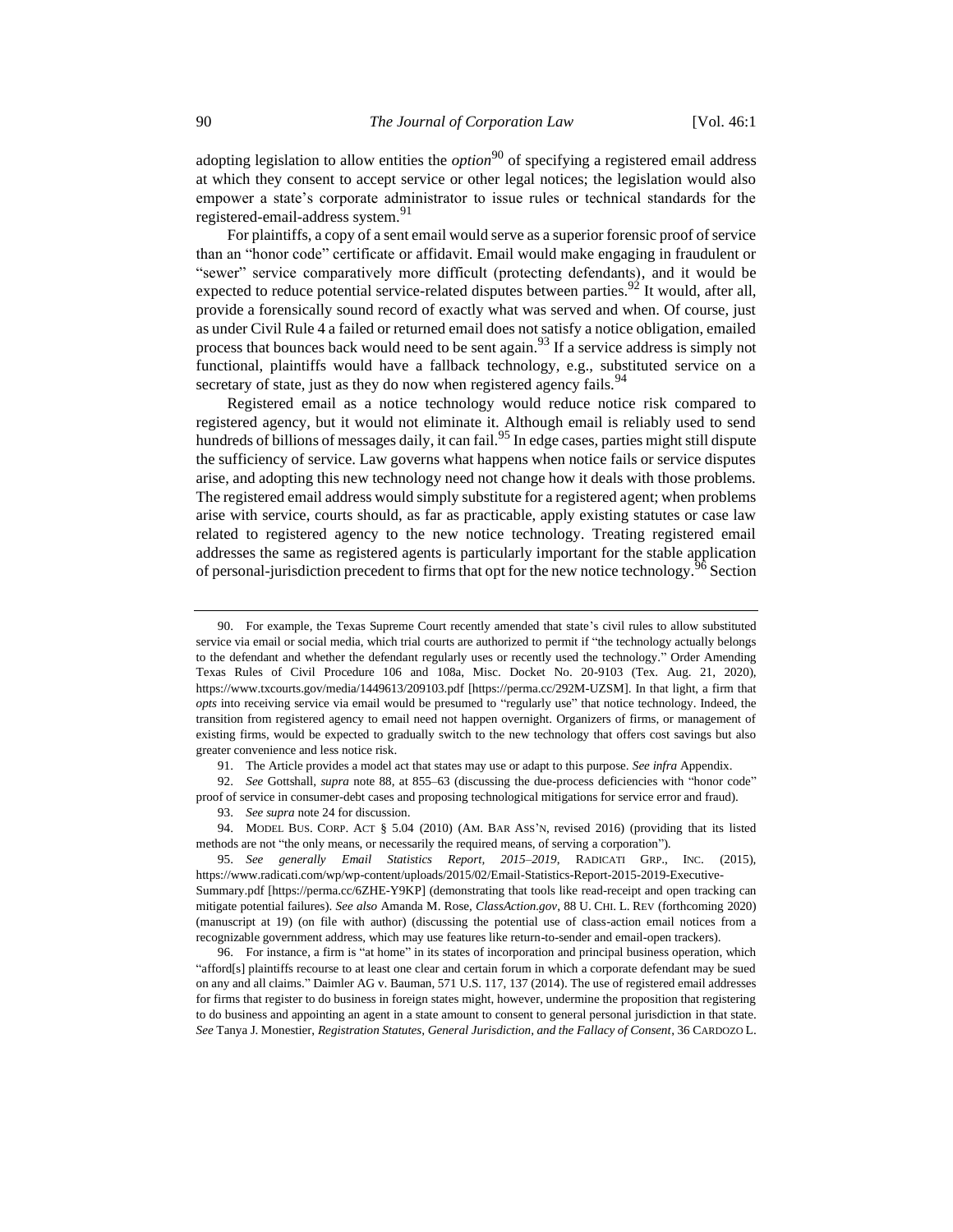3 of this Article's model act provides for this clean substitution and declares the substitution of the old notice technology for the new to be a strong public policy.<sup>97</sup> For example, if a plaintiff sought to sue a firm incorporated in State X whose principal place of business was in State Y, and the firm opted under either state's law to designate a registered email address in lieu of an in-state agent, a court should treat service to that email address the same as if papers had been physically handed to an in-state agent. Or, if a firm neglected to check the inbox for its registered email address, a court should treat that failure the same as if a real-life agent received papers but failed to forward them, or if papers got lost in the firm's mailroom. Firms would thus bear the responsibility for ensuring that their registered email addresses are working and that the accounts are checked.<sup>98</sup>

States might want to take practical steps to prevent misuse of registered email addresses, say, by spammers. Simple steps might include not allowing bulk searches or downloads of service addresses and exempting them from open-records production. They might also direct their corporate administrators to adopt technical standards to mitigate security or other concerns, which would need to be amended from time to time to address technological change.

Potential costs or cautions to this transition must be kept in mind, too.

This Article proposes reallocating the fees collected by registered agents back to firms. But where does that leave the agents? Under this proposal, the commercial registered-agent industry would certainly take a hit; if email were universally adopted as a notice technology, the registered-agent industry would disappear.<sup>99</sup> Transitioning to email, however, is unlikely to take food off registered agents' tables.<sup>100</sup> Many of the largest commercial providers, for example, are owned by Wolters Kluwer, a major Dutch information-services company that would continue to have lucrative business lines in the legal, business, tax, accounting, finance, audit, risk, compliance, and healthcare markets.

The potential savings and benefits of registered email addresses will vary among entities. For some, it might not be worth the switch. A striking observation from the Texas data is that for in-state entities, most  $(66.72%)$  have internal registered agents.<sup>101</sup> These entities would not benefit financially from an option to designate a registered email address because they likely do not currently pay their registered agents. They might gain quite a bit in convenience, though. Many businesses—caterers, landscapers, construction contractors, freelancers—do not keep regular hours at a fixed registered office, meaning that an internal

REV. 1343, 1377–1401 (2015) (confronting and casting doubt on the proposition that a firm's registration to do business in a state effects consent to the state's general jurisdiction over the firm). In that case, perhaps firms would designate registered email addresses when they register to do business in a foreign state—not just to avoid the costs of registered agency but also to resist arguments that the foreign state has general jurisdiction by virtue of that registration.

<sup>97.</sup> *See infra* Appendix § 3(b)–(d).

<sup>98.</sup> Acme Corporation, for example, might designate its service address as legalnotice@acmecorporation.com and set the account to forward emails to several people in the legal department as a way of ensuring nothing is missed.

<sup>99.</sup> Noncommercial registered agents might be indifferent to or even welcome this change. An attorney who serves as a client's registered agent, for example, might do so purely as an accommodation to the client.

<sup>100.</sup> Still, commercial registered agents stand to lose over a quarter-billion dollars annually. *See supra* note [54](#page-9-1) and accompanying text. They might be expected to lobby state legislatures against adopting registered email. Registered agents' loss would be in-state businesses' gain, however, so chambers of commerce or other business associations might have the stronger hand if they come to support the adoption of registered email.

<sup>101.</sup> *Supra* Table 1.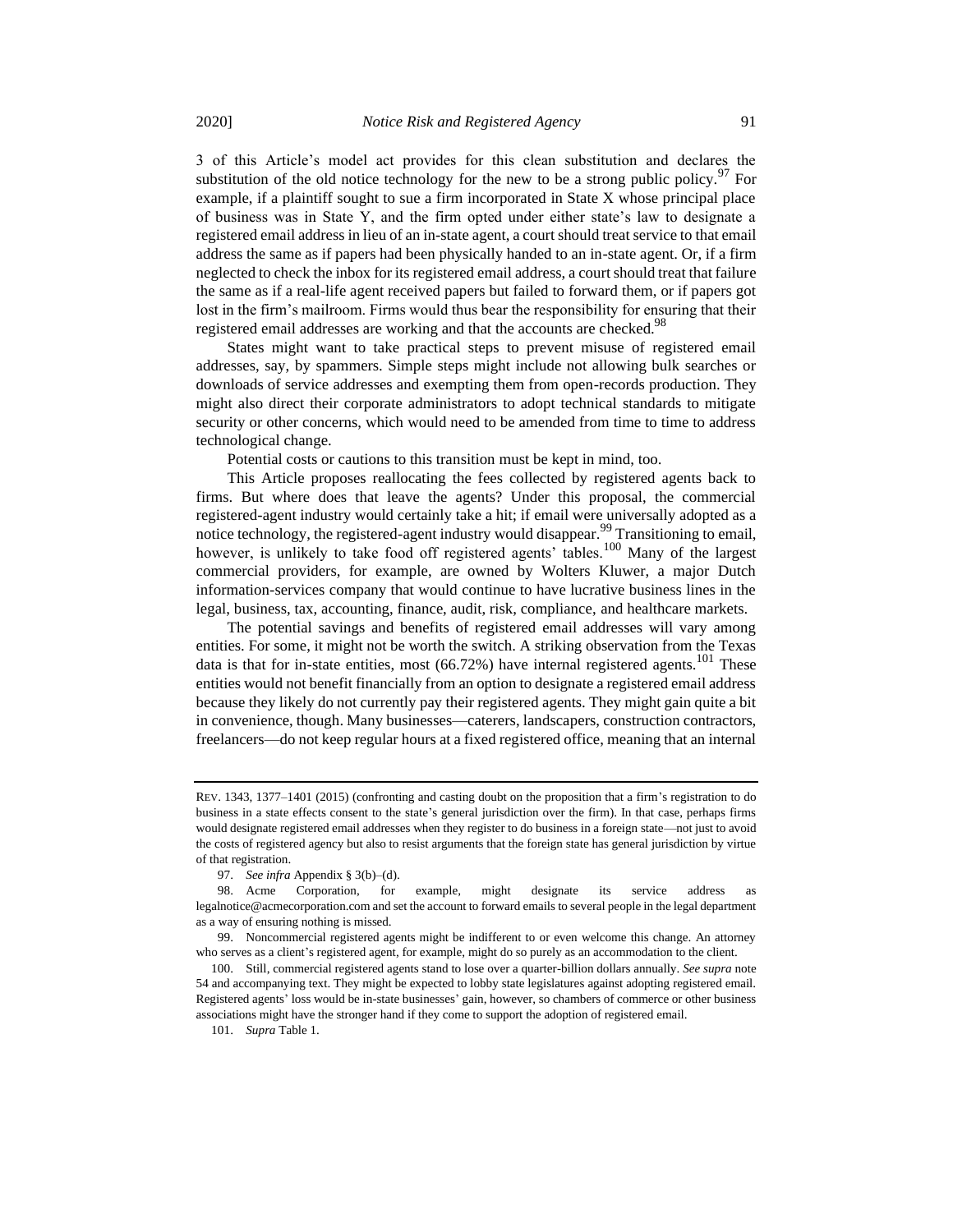registered agent could not be consistently present to accept service. With registered email addresses, there would be no need for that. Indeed, it is likely that smaller and more onthe-go businesses will be the most likely to opt for registered email addresses, both for the cost savings but also the convenience. In Texas at least, it appears that they are the ones who do not use commercial registered agents.<sup>102</sup> Larger firms, in contrast, might find value in the possibility that a commercial registered agent could indemnify it for the agent's failures, or that the agent could serve as a credible third-party witness if disputes over service ever arose.

As Section III.B discusses, states receive revenue for processing changes in registered agents. They will be reluctant to part with it if there is no offset elsewhere. However, replacing registered agency could earn states more net revenue. There would be a net benefit to public administration if states replace forgone agent-change-processing revenue with small increases to the franchise taxes or annual fees they charge entities organized or doing business in their states. As Section III.B shows, that increase could easily be below a dollar a year per entity, not great enough to alter chartering decisions or harm the state's proprietary interest in attracting entity formations.<sup>103</sup> More, at the margin, reducing the need for registered agency would offer an advantage in the national competition for chartering revenue. Entities that previously used an external registered agent and switched to registered email would save many times the slightly higher annual fees because they would no longer need to pay an agent. Meanwhile, entity organizers who are otherwise indifferent between two states might be expected to choose the one that provides for the convenience of registered email. That competitive advantage would in turn allow an earlyadopting state to reap higher chartering revenue and annual fees or taxes. For any state that wants to take the step, the Appendix provides model legislation to do so.

#### V. CONCLUSION

Notice risk is always present when a suit is filed against a business entity. That risk can be managed, however, through notice technologies that give plaintiffs reliable and efficient means for effecting service and defendants means for reasonably ensuring that they receive actual notice of litigation. For well over a century, registered agency has served as that notice technology. But times change. Business communications are (mostly) no longer hand delivered or sent via mail. Cheaper, more reliable technologies have emerged to take the place of those two methods, and among those technologies, email dominates. Legal notice given intra-litigation and under private commercial agreements have also increasingly shifted toward electronic means. This Article is the first contribution to the scholarly literature on registered agency, and it concludes that what was an innovative notice technology in the past has been rendered comparatively obsolete by newer technologies. It is time, then, to transition to a cheaper, more reliable notice technology: email.

<sup>102.</sup> *See id.* (showing that 5.8% of Texas domestic corporations and 14.1% of Texas domestic LLCs use commercial agents).

<sup>103.</sup> Daniel M. Häusermann, *For a Few Dollars Less: Explaining State to State Variation in Limited Liability Company Popularity*, 20 U. MIA. BUS. L. REV. 1, 46–47 (2012) (finding that upfront registration costs have more impact on LLC-formation decisions than the levels of subsequent annual fees).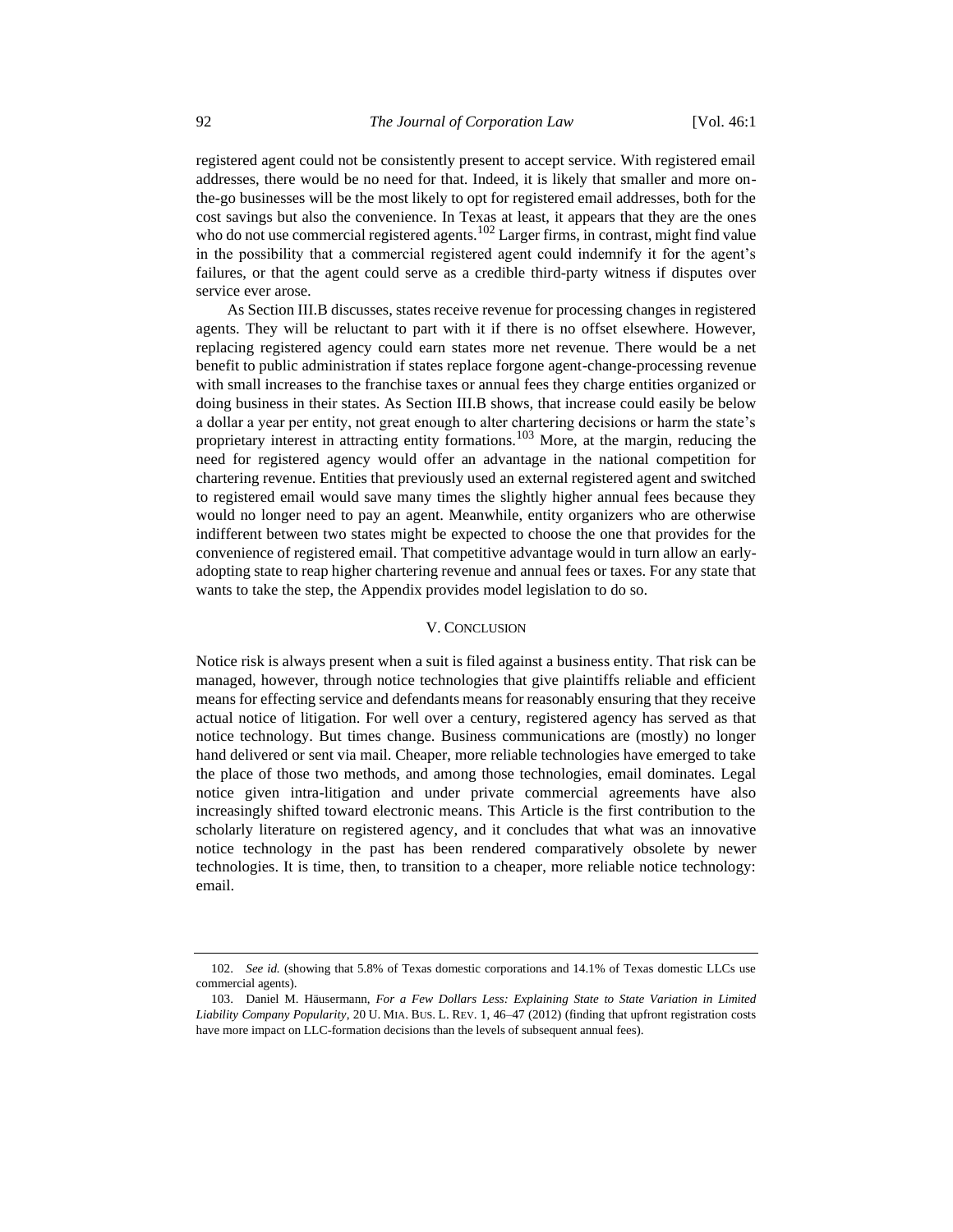#### **APPENDIX**

*Introductory comment:* This model act is intended to overlay a state's business-entity statutes. It does not amend the registered-agency provisions of those statutes, but rather it allows entities to substitute a registered agent with a registered email address. Sections 3(b)–(d) provide that the only change effected by the act is technological: registered email addresses should be treated and understood as filling the same role as registered agents. Sections 2(a), 4, and 5 future proof the model act by allowing a corporate administrator to adopt rules and standards for administering it that can adapt the model act's purpose to future technological changes. Section 6 delays effectiveness, allowing the corporate administrator time to prepare and to adopt appropriate rules and technical standards.

#### **(1) Short title.**

This Act may be referred to as the "Electronic Entity-Service Act."

### **(2) Definitions.**

(a) Terms used in this [chapter] with respect to any entity incorporated, formed, or organized under [the] [Stock Corporation Act], [Limited Liability Company Act], [Limited Partnership Act], or [•] have the same meaning as in the statute under which the entity was incorporated, formed, or organized.

(b) "Entity" means any entity incorporated, formed, or organized under [the] [Stock Corporation Act], [Limited Liability Company Act], [Limited Partnership Act], or [•].

(c) "Registered email address" means a publicly accessible means or address for transmitting electronic messages using the simple mail transfer protocol, or a successor protocol designated by the [Administrator], provided that the address is capable and enabled to receive graphic copies of any summons, complaint, filing, or other document.

## **(3) Registered email addresses.**

(a) [1.] An entity that is required or permitted under [the] [Stock Corporation Act], [Limited Liability Company Act], [Limited Partnership Act], or [•] to appoint a registered agent or to designate a registered office may substitute that appointment or designation by designating a registered email address to the [Administrator]. [2. An entity designating a registered email address under this section is deemed to be its own registered agent.]

(b) An entity making the designation provided for under Section 3(a) of this [chapter] (1) consents to receive any service, notice, demand, claim, filing, or other document at its registered email address on like terms as it would receive service, notices, demands, claims, filings or other documents through service on a registered agent and (2) any person is entitled to rely on a current designation of a registered email address on file with the [Administrator] as a written consent for these purposes.

(c) It is the strong policy of this [chapter] that, to the extent practicable, for all purposes service to a registered email address shall be treated as equivalent to service on a registered agent, including in the application of any statute, rule of court, judicial precedent, or contract.

(d) Any person may perfect service on an entity that has designated a registered email address by transmitting electronic copies of any summons, complaint, demand, claim, filing, or other document to the entity's registered email address, provided that this [chapter] does not affect or prohibit service by other means permitted by any statute, rule of court, or contract. Service made under this [chapter] is complete upon successful transmission.

## **(4) Data protection.**